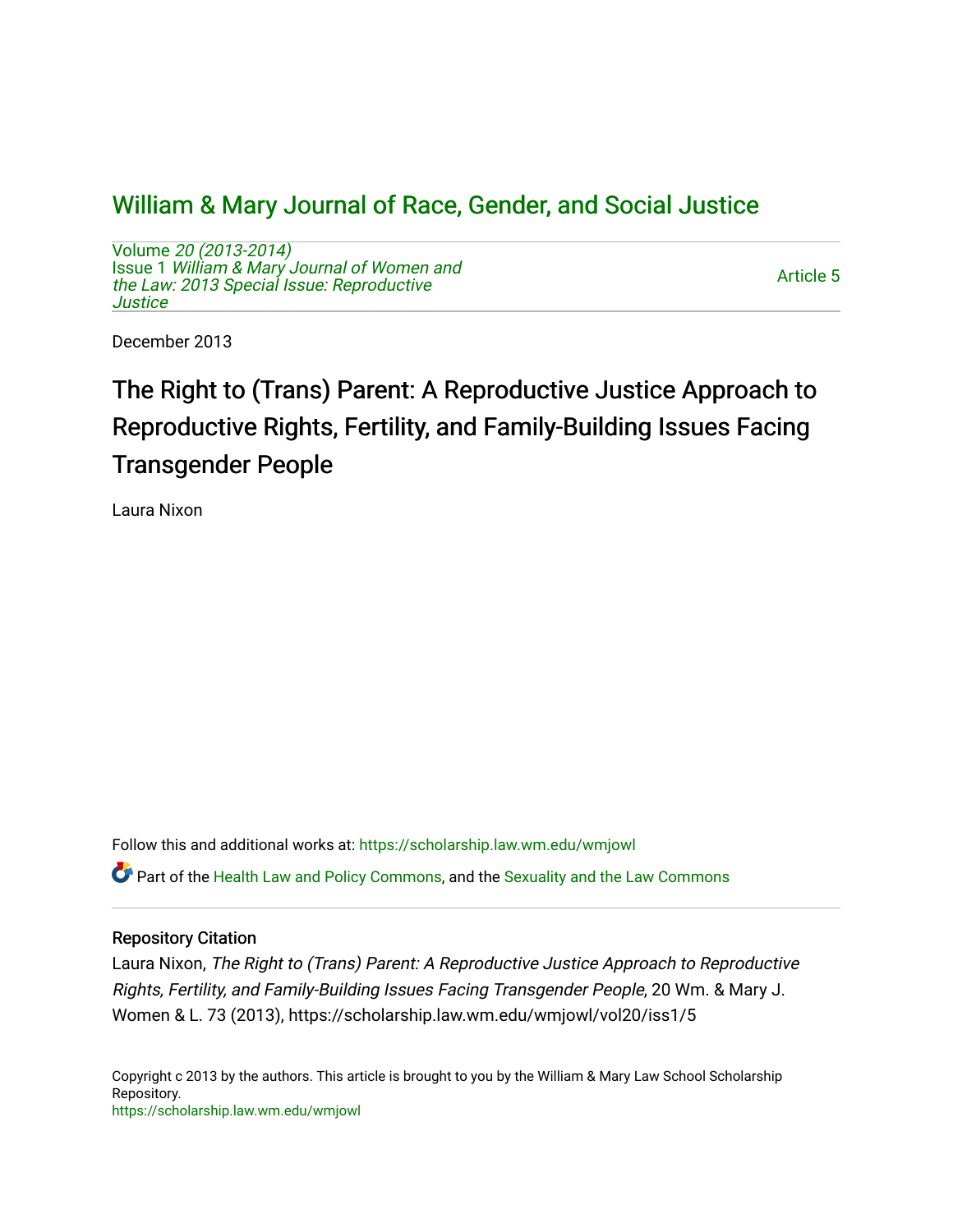## THE RIGHT TO (TRANS) PARENT: A REPRODUCTIVE JUSTICE APPROACH TO REPRODUCTIVE RIGHTS, FERTILITY, AND FAMILY-BUILDING ISSUES FACING TRANSGENDER PEOPLE

## LAURA NIXON\*

#### INTRODUCTION

- I. FINDING A THEORETICAL AND MOVEMENT HOME FOR ISSUES AT THE INTERSECTION OF REPRODUCTION AND GENDER IDENTITY
	- *A. Where are Transgender Reproductive Health Issues in the LGBT Movement?*
	- *B. The Reproductive Justice Approach*
	- *C. Reproductive Injustice: The Logic and Residue of Eugenics in State Requirements to Change Gender Markers*
		- *1. The Importance of an Accurate Gender Designation in Documents for Everyday Life*
		- *2. The Question of Active and Passive Eugenics in Requirements to Change Gender Designation: Comparative Policies in the United States and Europe*
	- *D. Reproductive Justice: Fertility Preservation and Family Building*
		- *1. Establishing Reproductive Desire*
		- *2. Fertility Preservation for Transgender People Within the Ambit of Reproductive Justice*

## **CONCLUSION**

*Reproduction is not just a matter of individual choice. Reproductive health policy affects the status of entire groups. It reflects which people are valued in our society; who is deemed worthy to bear children and capable of making decisions for themselves. Reproductive decisions are made within a social context, including inequalities of wealth* and power.<sup>1</sup>

<sup>\*</sup> Law Students for Reproductive Justice Fellow at the National Center for Lesbian Rights (2012–2013). Thanks to Law Students for Reproductive Justice and the National Center for Lesbian Rights for supporting this work. I am grateful to Maya Rupert for feedback that improved this article, and to Elizabeth Ehret, Marielle Moore, and Jessica DeStefano for research assistance. I am deeply grateful to my lifelong friend, Liza Fuentes—our conversations over many years have made innumerable contributions to this article. And my most heartfelt thanks to my parents and sister for their constant love and support.

<sup>1.</sup> Dorothy Roberts, Professor, Northwestern Univ. Sch. of Law, Race, Reproduction, and the Meaning of Liberty: Building a Social Justice Vision of Reproductive Freedom, Delivered at a Public Forum Presented by the Othmer Institute (Apr. 18, 2000) (transcript *available at* http://www.almondesign.com/websites/othmerinstitute/reports/report1.html).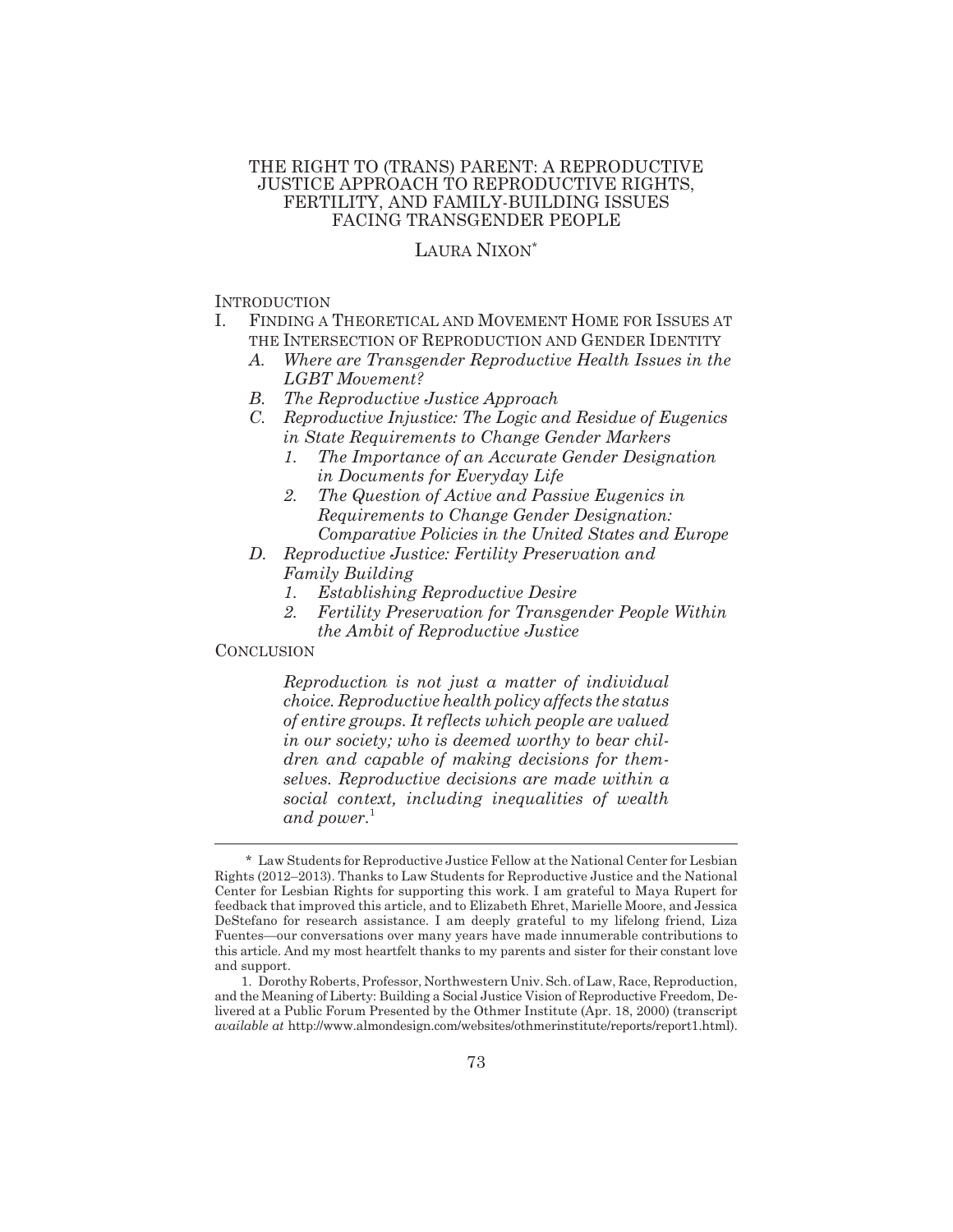#### **INTRODUCTION**

In December 2012, I participated in the first convening of a "breakthrough conversation" led by the CoreAlign Initiative.<sup>2</sup> This new initiative hosts "breakthrough conversations" to generate dialogue around some of the most pressing issues facing the reproductive health, rights, and justice movements.<sup>3</sup> This convening posed the question: "[h]ow do we understand gender in today's world?"<sup>4</sup> The facilitators led us through a series of exercises to elicit conversations about how gender identity and expression is "operationalized in movement work."<sup>5</sup> These conversations ranged from questioning the value of the slogan "war on women"<sup>6</sup> to the gender inclusiveness of the intake forms of abortion funds and abortion clinics. The conversation was thoughtful and lively, turning on the axis of changing the conversation about gender within work being done on contraception and abortion care. This Article pursues a different, but equally important, direction of inquiry into the eugenics embedded into state statutes affecting transgender people and passive eugenics inherent in the lack of policy supports for their fertility preservation.

In focusing on fertility preservation and the whiff of eugenics in state statutes, this Article aims to make several contributions to issues at the intersection of the LGBT and reproductive health, rights, and justice movements. This Article will show how the reproductive health issues of transgender people remain shadowed in the mainstream LGBT movement and reproductive health and rights movement. This Article will use reproductive justice principles to provide new entry points for LGBT advocates and reproductive health and rights advocates to build alliances around gender, sexuality, and reproduction by highlighting opportunities for reproductive justice advocates to engage on reproductive health and rights issues facing transgender people. Finally, this Article will anticipate and explore areas in which reproductive health, rights, and justice advocates may resist such alliances.

<sup>2.</sup> The CoreAlign Initiative is a project aimed at bringing the "cores" of the reproductive movements into alignment; these movements include the reproductive *health*, the reproductive *rights*, and the reproductive *justice* movements. *See Our Journey*, COREALIGN, http://corealign.org/about-corealign/corealigns-journey/ (last visited Nov. 3, 2013).

<sup>3.</sup> *See* Whitney Losh, *Breakthrough Conversations*, COREALIGN, http://corealign.org /breakthrough-conversations/ (last visited Nov. 3, 2013).

<sup>4.</sup> Whitney Losh, *Breakthrough Conversation: How Do We Understand Gender In Today's World?*, COREALIGN (Dec. 12, 2012), http://corealign.org/practice-circle-how-do-we -understand-gender-in-todays-world/.

<sup>5.</sup> *Id.*

<sup>6.</sup> *See* Meagan Morse, *A War on Whom? The Importance of Inclusive Reproductive Justice Conversations*, NAT'L WOMEN'S HEALTH NETWORK (June 27, 2012), http://nwhn .org/2012/06/27/war-whom-importance-inclusive-reproductive-justice-conversations.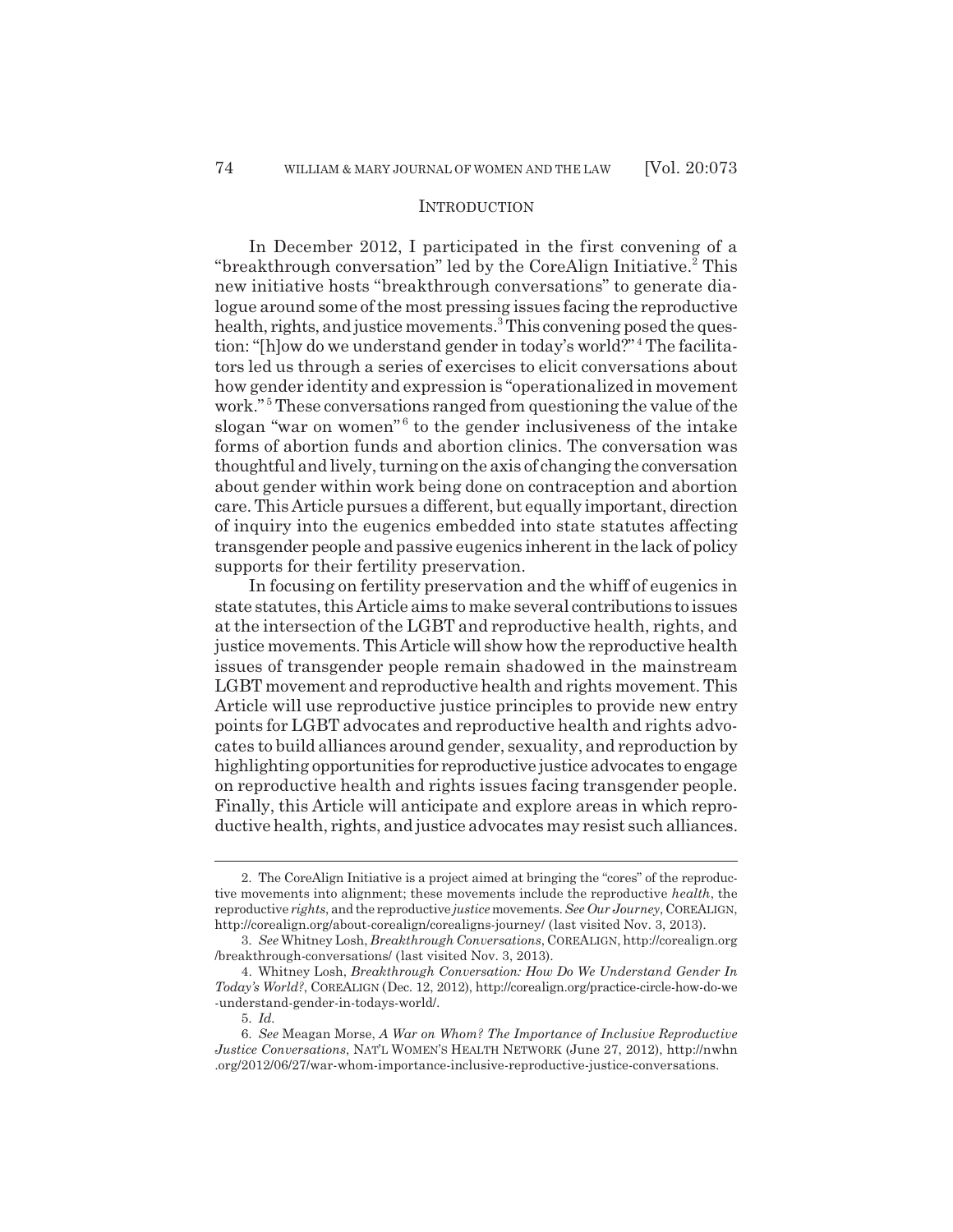## I. FINDING A THEORETICAL AND MOVEMENT HOME FOR ISSUES AT THE INTERSECTION OF REPRODUCTION AND GENDER IDENTITY

*The reproductive needs and concerns of transgender people who choose not to or cannot afford to undergo surgery are rarely, if ever, addressed by either of our movements.*<sup>7</sup>

## *A. Where are Transgender Reproductive Health Issues in the LGBT Movement?*

"Transgender" is the term ascribed to the group of people whose birth-assigned sex, gender identity, and secondary sex characteristics do not align.<sup>8</sup> Other scholars have characterized this experience as "a mismatch between the gender that a person is assigned by the world at birth and the gender that the person experiences internally and desires to express outwardly." <sup>9</sup> Advocates report that "there are about 700,000 transgender people in the United States, though any estimate depends upon definitional choices regarding who counts as transgender, which are sometimes contested."<sup>10</sup>

There are a range of treatments and surgeries that transgender people may seek as part of aligning their secondary sex characteristics with their gender identity.<sup>11</sup> There is no single "sex reassignment" surgery" that *all* transgender people undergo.<sup>12</sup> For trans women (assigned "male" at birth), some treatments may include: feminizing hormone therapy (estrogen); breast enhancement; tracheal shave ("Adam's Apple" reduction); penectomy (removal of penis); orchiectomy (removal of the testicles); and vaginoplasty (creation of a vagina).<sup>13</sup> For trans men (assigned "female" at birth), some treatments may include: masculinizing hormone therapy (testosterone); bilateral mastectomy and reconstruction ("top surgery"); hysterectomy (removal of uterus

<sup>7.</sup> LESBIAN, GAY, BISEXUAL & TRANSGENDER CMTY. CENTER, CAUSES IN COMMON: REPRODUCTIVE JUSTICE & LGBT LIBERATION 16 (2006), *available at* http://www.issuelab .org/resource/causes\_in\_common\_reproductive\_justice\_and\_lgbt\_liberation.

<sup>8.</sup> *See* Paisley Currah, *Expecting Bodies: The Pregnant Man and Transgender Exclusion from the Employment Non-Discrimination Act*, 36 WOMEN'S STUD. Q. 330, 331 (2008); WORLD PROF'L ASS'N FOR TRANSGENDER HEALTH, STANDARDS OF CARE FOR TRANSSEXUAL, TRANSGENDER, AND GENDER NONCONFORMING PEOPLE 5 (7th ed. 2011) [hereinafter STANDARDS OF CARE].

<sup>9.</sup> Tobias Barrington Wolff, *Civil Rights Reform and the Body*, 6 HARV.L.&POL'Y REV. 201, 203 (2012).

<sup>10.</sup> *Id.*

<sup>11.</sup> *See* STANDARDS OF CARE, *supra* note 8, at 54.

<sup>12.</sup> *See, e.g.*, *id.* at 48–50, 57–58, 64.

<sup>13.</sup> *Id.* at 48, 57, 64.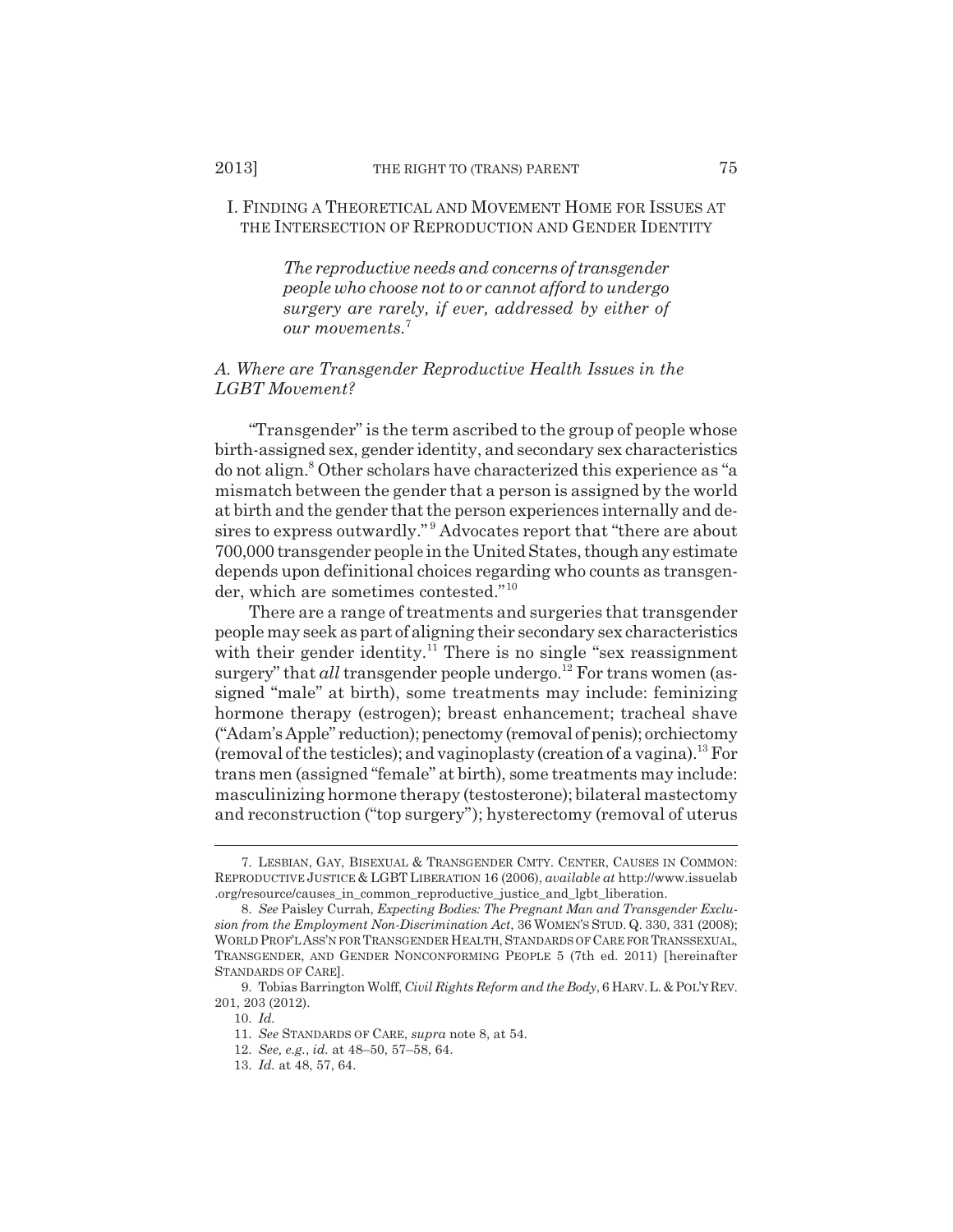and other internal pelvic organs); and phalloplasty (creation of a penis).14 The clinical guidelines developed by the World Professional Association for Transgender Health (WPATH) stress that treatment for gender dysphoria should be individualized and that not all possible treatments and surgeries are necessary for every individual meeting this diagnosis.15 Trans activists, advocates, and scholars have echoed the need for respect and support for individual choices in treatment,  $16$ and have even problematized the medical model of transsexuality/ transgenderism.<sup>17</sup>

Transgender people "are among the most targeted populations in the United States,"18 with many facing discrimination in nearly every aspect of life: employment, housing, in public accommodations, and from law enforcement.<sup>19</sup> Reports of violence, harassment, and discrimination remain high despite the success of advocates in enacting non-discrimination policies at the local, state, and federal levels,<sup>20</sup> reshaping a number of state and federal policies on gender markers,<sup>21</sup> and influencing the government to protect transgender adults in employment<sup>22</sup> and youth in schools.<sup>23</sup>

Disparities in access to healthcare and health outcomes are particularly severe for transgender people.<sup>24</sup> According to a report by the National Center for Transgender Equality and the National Gay and Lesbian Task Force, 24 percent of trans women and 20 percent of trans men reported having been refused treatment altogether, and

18. *See* Wolff, *supra* note 9, at 201.

19. For a thorough discussion of the discrimination facing transgender people, see JAIME M. GRANT ET AL., INJUSTICE AT EVERY TURN: A REPORT OF THE NATIONAL TRANS-GENDER DISCRIMINATION SURVEY 2 (2011).

20. For a complete list of laws and ordinances barring discrimination on the basis of gender identity or expression, see *Non-Discrimination Laws that Include Gender Identity and Expression*, TRANSGENDER LAW & POLICY INST., http://www.transgenderlaw.org/nd laws/index.htm (last updated Feb. 1, 2012).

21. *See infra* Part I.C.

22. *See, e.g.*, Jesse McKinley, *Ruling Extends Sex-Discrimination Protection to Transgender Woman Denied Federal Job*, N.Y. TIMES (Apr. 24, 2012), http://www.ny times.com/2012/04/25/us/sex-discrimination-protection-extended-to-transgender -woman.html.

23. *See, e.g.*, Tom Verdin, *California Governor Signs Transgender-Student Bill*, ASSOCI-ATED PRESS (Aug. 12, 2013), http://bigstory.ap.org/article/calif-governor-signs-transgender -student-bill; *Federal Government Resolves Complaint Filed by California Transgender Student*, NAT'L CTR. FOR LESBIAN RIGHTS (July 24, 2013), http://transgenderlawcenter .org/archives/8666.

24. *See* GRANT ET AL., *supra* note 19, at 73.

<sup>14.</sup> *Id.* at 49–50, 57–58, 64.

<sup>15.</sup> *Id.* at 5.

<sup>16.</sup> *See, e.g.*, *id.*

<sup>17.</sup> For a full discussion, see Dean Spade, *Resisting Medicine, Re/Modeling Gender*, 18 BERKELEY WOMEN'S L.J. 15, 18 (2003) [hereinafter Spade, *Resisting Medicine*].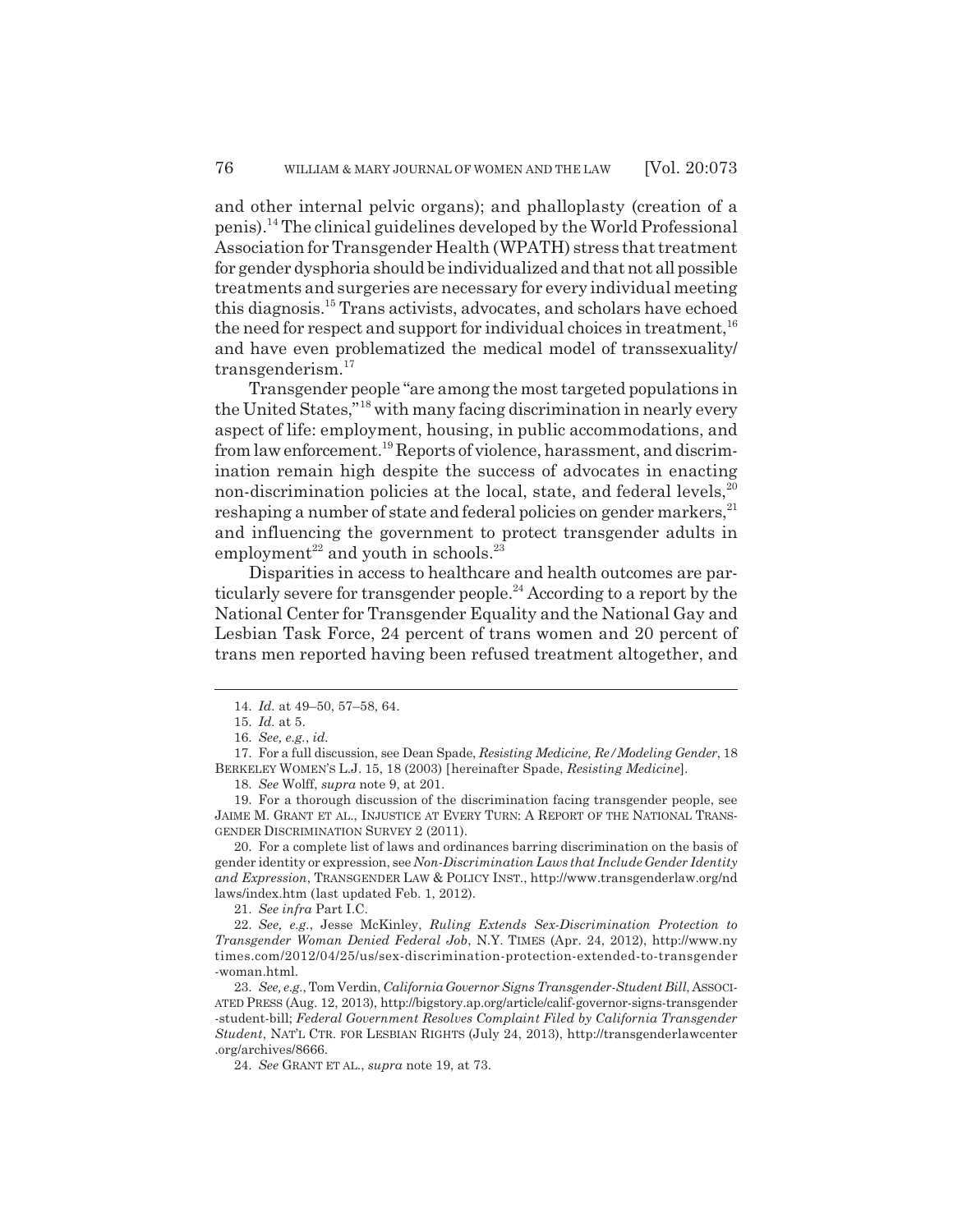trans people of color were even more likely to have been refused treatment.25 A significant number of trans people refrain from seeking preventative or necessary healthcare due to a history or anticipation of mistreatment or discrimination,<sup>26</sup> or because they could not afford  $it, 27$  particularly if they were trans people of color. According to the report, black trans people "had the worst health insurance coverage of any racial category: 39 [percent] reported private coverage and 30 [percent] public. Thirty-one percent of [b]lack respondents reported being uninsured; by contrast, 66 [percent] of white respondents reported private insurance, 17 [percent] public insurance and 17 [percent] uninsured." <sup>28</sup>

Transgender people face reproductive health disparities and barriers to accessing reproductive healthcare that most of the mainstream LGBT movement has failed to incorporate into its advocacy.<sup>29</sup> The National Center for Transgender Equality recently highlighted these barriers:

One in three transgender people, and 48 [percent] of transgender men, have delayed or avoided preventive health care such as pelvic exams or STI screening out of fear of discrimination or disrespect. One survey reported that half of transgender men did not receive annual pelvic exams. Reasons included discomfort with the physical exam due to gender issues (40 [percent]), lack of money or insurance (13 [percent]), lack of a medical provider they were comfortable with (13 [percent]), and thinking they did not need pelvic exams (7 [percent]). Another survey found that transgender teens, including those at risk for unintended pregnancy, were reluctant to go to a family planning clinic.<sup>30</sup>

Reluctance to go to a family planning clinic is particularly concerning because some transgender men who have sex with men become pregnant<sup>31</sup> and may need access to abortion care or prenatal

<sup>25.</sup> *Id.* at 72, 73.

<sup>26.</sup> *Id.* at 76.

<sup>27.</sup> *Id.*

<sup>28.</sup> *Id.* at 76–77. By contrast, "[i]n the general population, 68 [percent] have private insurance and 28 [percent] have public insurance." *Id.* at 77.

<sup>29.</sup> *See id.* at 28.

<sup>30.</sup> NAT'L CTR. FOR TRANSGENDER EQUAL.*,* TRANSGENDER SEXUAL AND REPRODUCTIVE HEALTH: UNMET NEEDS AND BARRIERS TO CARE 1 (2012) [hereinafter UNMET NEEDS], *available at* http://transequality.org/Resources/Factsheet\_TransSexualandReproHealth\_April 2012.pdf (citations omitted).

<sup>31.</sup> *See* Ellise Adams, *If Transmen Can Have Babies, How Will Perinatal Nursing Adapt?*, 35 AM. J. MATERNAL CHILD NURSING 26, 27 (2010); Sari Reisner et al., *A Mixed Methods Study of the Sexual Health Needs of New England Transmen Who Have Sex with Nontransgender Men*, 24 AIDS PATIENT CARE AND STDS 501, 510 (2010).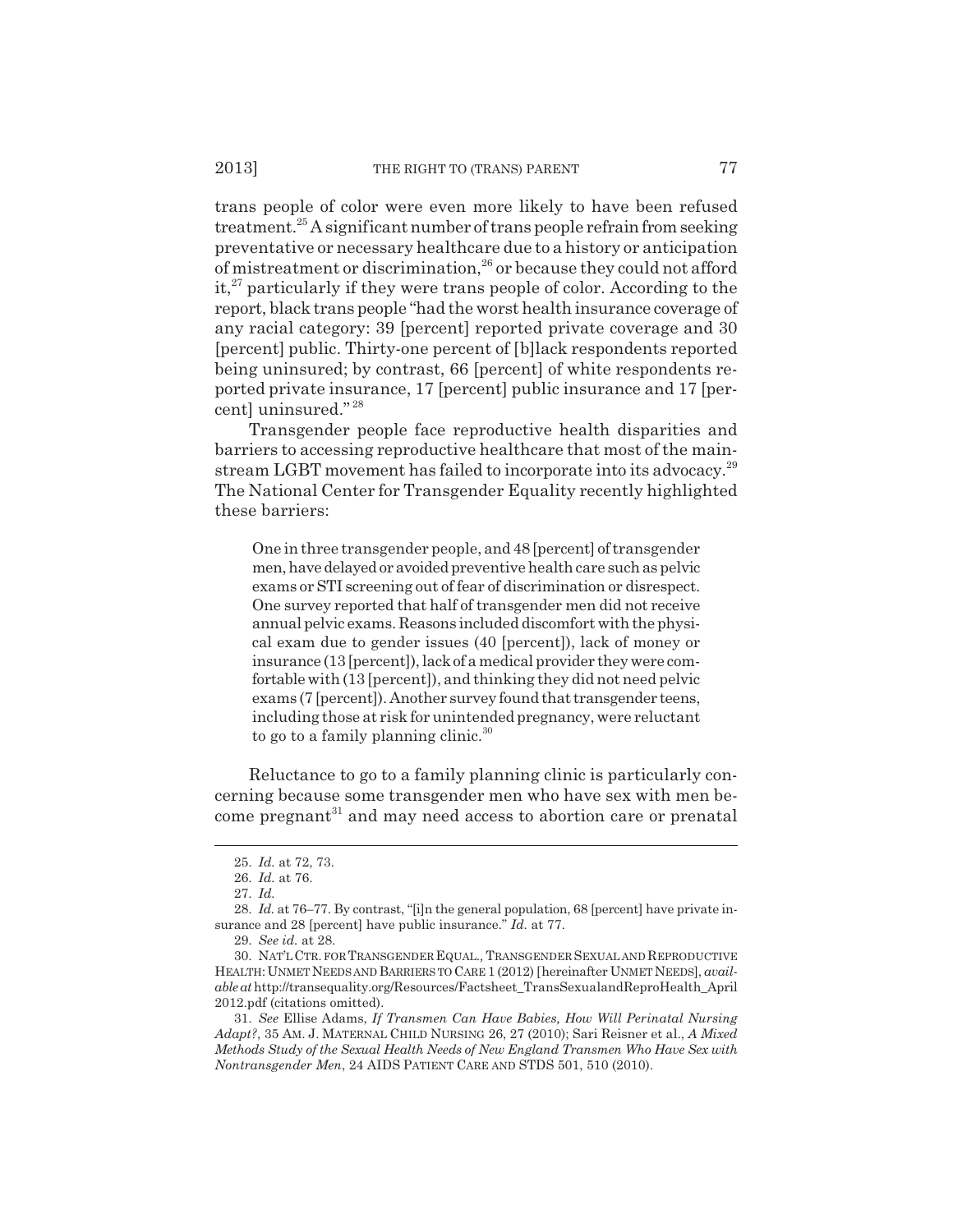care. More than 90 percent of this same group reports "a lack of adequate information about their sexual health."<sup>32</sup>

The mainstream LGBT movement has mostly overlooked these important reproductive health and rights concerns.<sup>33</sup> No doubt, this is because for many years it was expected—stated or unstated—that transgender people forfeit their ability to reproduce in exchange for gatekeeping professionals to approve their requests for certain medical treatments to transition.<sup>34</sup> This may also be because marriage equality has dominated the legal, media, and funding landscape<sup>35</sup> or because these issues are seen as being the purview of the reproductive health and rights movements.<sup>36</sup>

There are, however, a handful of advocates and organizations in the LGBT movement who have attended to some of the issues at the intersection of gender identity and reproduction, $37$  but these efforts are not coordinated or long-term strategies.<sup>38</sup> For example, the National Center for Transgender Equality has recommended, as discussed at length in Part I.C of this Article, that state and local governments permit transgender people to change the gender designation on their identity documents without proof of surgery because "[p]olicies requiring transgender people to undergo sex reassignment surgery before changing their gender marker on government documents violates their reproductive rights and frequently amounts to forced sterilization." 39 The Transgender Law Center squarely took on reproduction in its amicus brief in support of Thomas Beatie's divorce petition.<sup>40</sup> Thomas Beatie is a trans man who married a non-trans woman and subsequently gave birth to their three children.<sup> $41$ </sup> When the couple sought a divorce in Arizona, the judge denied the divorce petition, reasoning that because Beatie's reproductive anatomy was intact and he gave birth to children, he was a woman.<sup>42</sup> The couple, therefore, was

<sup>32.</sup> *See* UNMET NEEDS, *supra* note 30, at 2.

<sup>33.</sup> *See* Spade, *Resisting Medicine*, *supra* note 17, at 36.

<sup>34.</sup> *See id.* at 28.

<sup>35.</sup> *See* Dean Spade, *Intersectional Resistance and Law Reform*, 38 SIGNS 1031, 1041

<sup>(2013) [</sup>hereinafter Spade, *Intersectional Resistance*].

<sup>36.</sup> *See, e.g.*, *id.*

<sup>37.</sup> *See* STANDARDS OF CARE, *supra* note 8, at 1.

<sup>38.</sup> *See, e.g.*, UNMET NEEDS, *supra* note 30, at 2.

<sup>39.</sup> *Id; see also* Harper J. Tobin, *Against the Surgical Requirement for Change of Legal Sex*, 38 CASE W. RES. J. INT'L L. 393, 422–24 (2006–2007) (discussing the compulsory sterilization requirements of some countries).

<sup>40.</sup> *See* Brief for Transgender Law Center as Amici Curiae in Support of Petitioner at 14, Beatie v. Beatie, No. FC 2012-051183 [hereinafter Beatie Brief].

<sup>41.</sup> *See* Guy Trebay, *He's Pregnant. You're Speechless*, N.Y. TIMES (June 22, 2008), http://www.nytimes.com/2008/06/22/fashion/22pregnant.html.

<sup>42.</sup> *See Thomas Beatie Marriage Case*, TRANSGENDER LAW CTR. (Mar. 29, 2013), http:// transgenderlawcenter.org/archives/3038.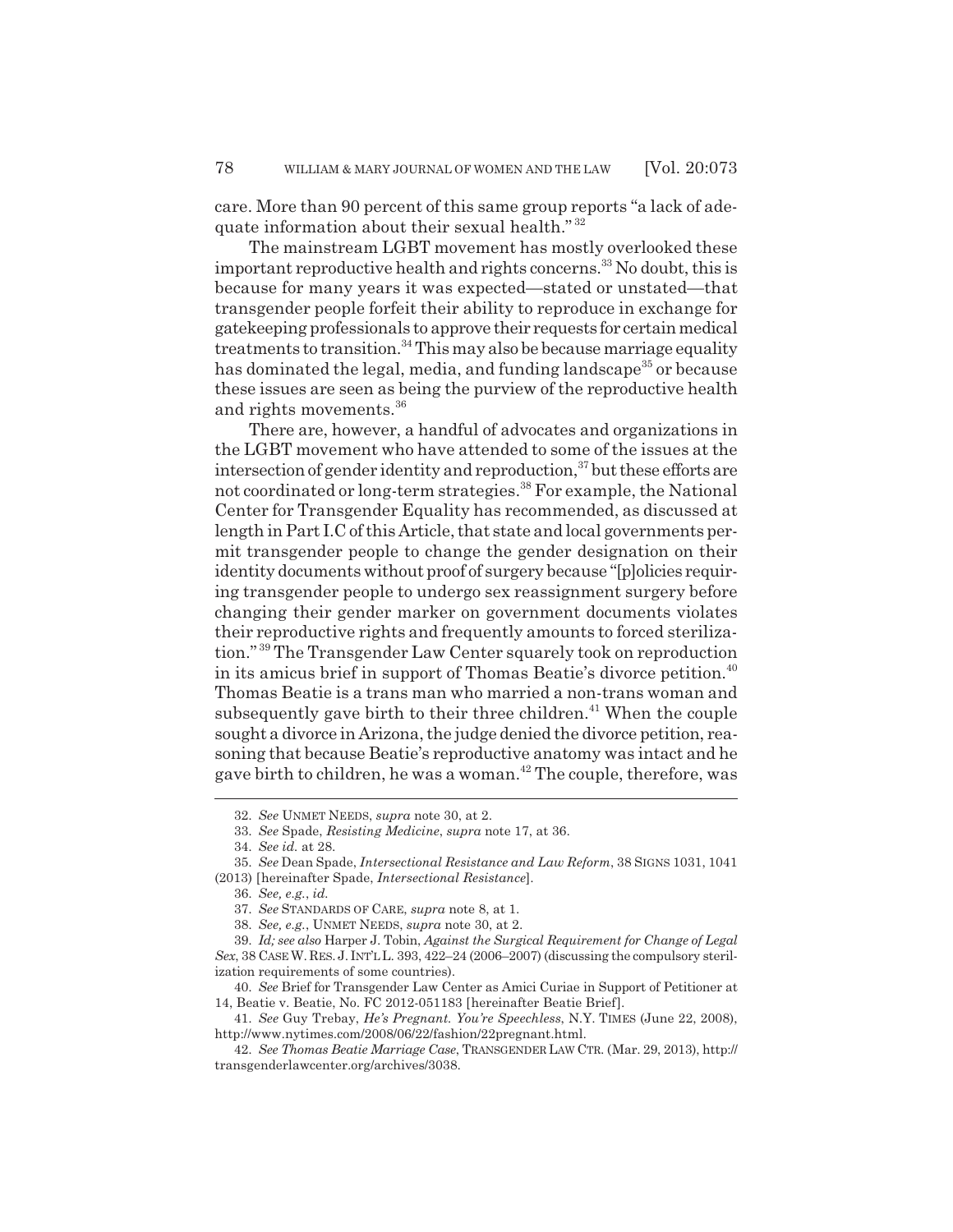#### 2013] THE RIGHT TO (TRANS) PARENT 79

in a same-sex marriage that Arizona would neither recognize nor divorce.43 In the amicus brief, the Transgender Law Center forcefully responded, "if [the law] is interpreted to require transsexual individuals not only to undergo irreversible medical treatment to physically transition to their new sex, but also to be sterilized and forego forever the opportunity to bear biological children, that would unconstitutionally infringe that most-fundamental of rights." <sup>44</sup>

#### *B. The Reproductive Justice Approach*

Most people in the United States perceive reproductive issues within an abortion-centric framework: whether an advocate, legislator, or story represents a "pro-choice" or "pro-life" position.45 This lens is inadequate in three respects. First, it filters conversations about the moral value of fetal life and the ethics of decision-making about that life through the prism of legal rights. Second, it fails to capture the scope of reproductive concerns and decisions that diverse groups of people encounter throughout their lifetimes. Finally, it lumps together many diverse sets of social movement actors who actually work in very different fields, who use different theories of change, may follow different sets of ethics, and who are responsible to different constituencies.<sup>46</sup>

Whereas the American public may think of the pro-choice movement as a singular entity, advocates in the field understand that the contemporary social movement on reproduction is divided into thirds: the reproductive health (focused on service provision, such as women's health clinics); reproductive rights (focused on legal reform and policy advocacy); and reproductive justice (focused on movement-building with an intersectional analysis).<sup>47</sup> This Article will focus on the reproductive justice movement as a natural home for advocacy on some issues at the intersection of reproduction and gender identity.

Reproductive justice is a conceptual framework and movementbuilding tool that captures "an array of phenomena [that] must be analyzed together to understand the complex forces affecting who can access what reproductive possibilities and under what conditions." <sup>48</sup> Leading reproductive justice organizations like Asian Communities

<sup>43.</sup> *See id.*

<sup>44.</sup> Beatie Brief, *supra* note 40, at 16.

<sup>45.</sup> *See* Spade, *Intersectional Resistance*, *supra* note 35, at 1036.

<sup>46.</sup> *See* ASIAN CMTYS. FOR REPROD. JUSTICE, A NEW VISION FOR ADVANCING OUR MOVEMENT FOR REPRODUCTIVE HEALTH, REPRODUCTIVE RIGHTS, AND REPRODUCTIVE JUSTICE 2 (2005) [hereinafter ANEW VISION], *available at* http://forwardtogether.org/assets /docs/ACRJ-A-New-Vision.pdf.

<sup>47.</sup> *See id.*

<sup>48.</sup> Spade, *Intersectional Resistance*, *supra* note 35, at 1036.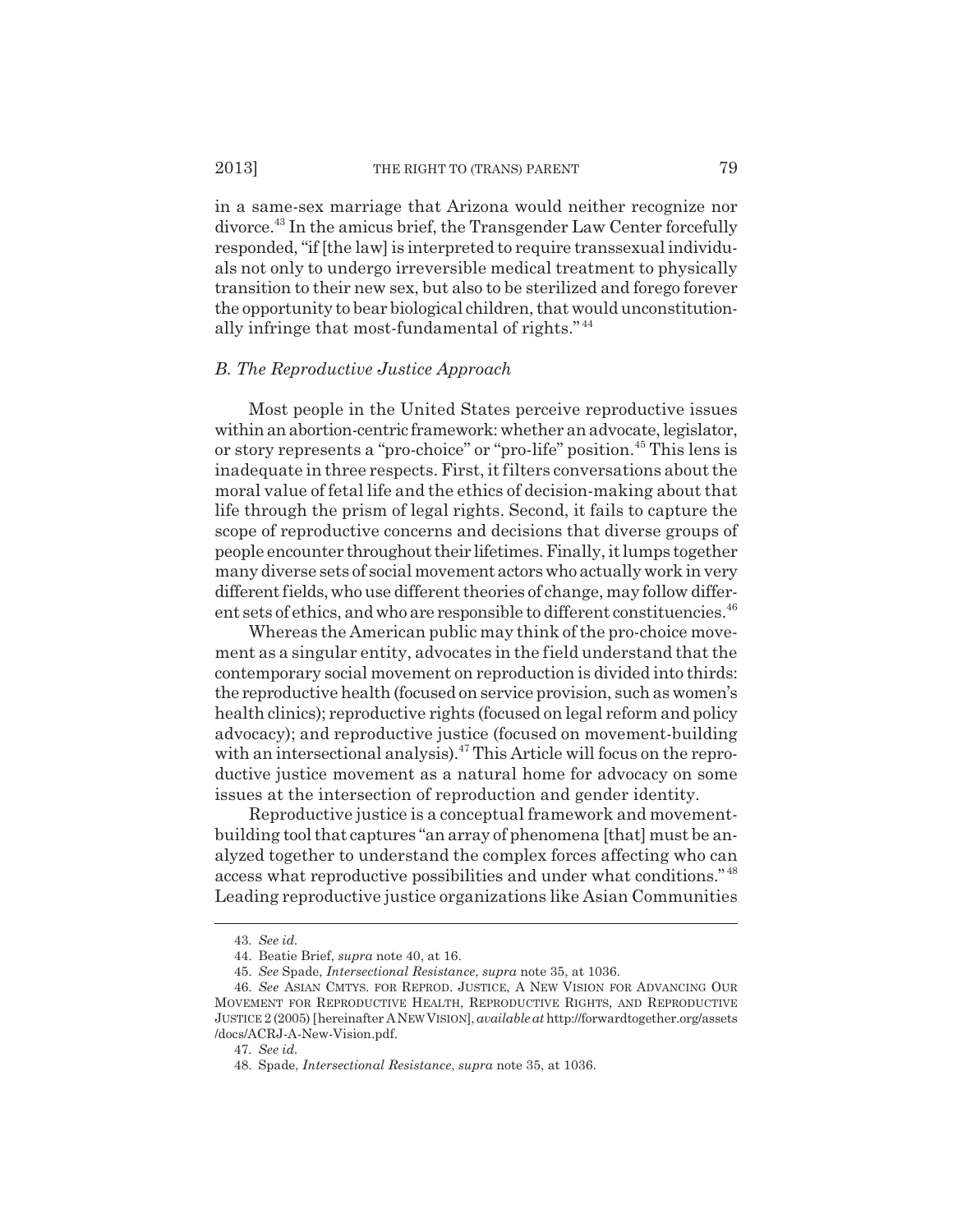for Reproductive Justice (now "Forward Together") have defined the term as existing "when [all people] have the economic, social and political power and resources to make healthy decisions about our bodies, sexuality and reproduction for ourselves, our families and our communities." 49 Other organizations, such as Law Students for Reproductive Justice have provided a shorthand: reproductive justice as a framework that considers all the factors that affect the right to have children, not to have children, and to parent the children we have.<sup>50</sup> This framework was developed by women of color activists and organizations in the mid-to-late 1990s as an alternative from the pro-choice framework, which was sorely inadequate in addressing some of the most pressing reproductive health issues facing women of color.<sup>51</sup> This inadequacy was due to the pro-choice movement's reliance on the legal themes of liberty, privacy, and equality to secure rights for individuals as well as general disinterest in exploring how race and class impacted reproductive decision-making. By contrast, the reproductive justice movement embraced an intersectional approach<sup>52</sup> to analyzing reproductive decision-making. This approach has been well-documented and there has been a flourishing of scholarship<sup>53</sup> and activism on the full range of reproductive experiences in the United States. Scholars and activists have drawn the public's attention to a number of reproductive oppressions, including forced and coerced sterilization;<sup>54</sup> the requiring of use of long-acting hormonal contraceptives as a condition of receiving cash assistance or food stamps;<sup>55</sup> the inherent eugenics of welfare family caps;<sup>56</sup> the trauma enacted upon low-income women of

<sup>49.</sup> A NEW VISION, *supra* note 46, at 1.

<sup>50.</sup> *See Orientation: What is Reproductive Justice?*, LAW STUDENTS FOR REPROD. JUSTICE, http://lsrj.org/orientation/%5C (last visited Nov. 3, 2013).

<sup>51.</sup> *See* Kimberle Crenshaw, *Mapping the Margins: Intersectionality*, *Identity Politics, and Violence Against Women of Color*, 43 STAN.L.REV. 1241, 1296 (1991) (presenting foundational concept of intersectionality).

<sup>52.</sup> For a complete discussion of intersectionality, see *id.*

<sup>53.</sup> *See, e.g.*, ELENA R.GUTIERREZ,FERTILE MATTERS:THE POLITICS OF MEXICAN-ORIGIN WOMEN'S REPRODUCTION 6 (2008); DOROTHY ROBERTS, KILLING THE BLACK BODY: RACE, REPRODUCTION, AND THE MEANING OF LIBERTY 5 (1997); JAEL SILLIMAN ET AL., UNDIVIDED RIGHTS:WOMEN OF COLOR ORGANIZE FOR REPRODUCTIVE JUSTICE 1 (2004); ANDREA SMITH, CONQUEST: SEXUAL VIOLENCE AND AMERICAN INDIAN GENOCIDE 1 (2005).

<sup>54.</sup> *See* Julie Rose, *A Brutal Chapter in North Carolina's Eugenics Past*, NAT'L PUB. RADIO (Dec. 28, 2011, 4:47 PM), http://www.npr.org/2011/12/28/144375339/a-brutal-chapter -in-north-carolinas-eugenics-past.

<sup>55.</sup> *See Dangerous Contraceptions*, INCITE! WOMEN OF COLOR AGAINST VIOLENCE, http://www.incite-national.org/index.php?s=124 [hereinafter *Dangerous Contraceptions*] (last visited Nov. 3, 2013).

<sup>56.</sup> *See* Diana Romero & Liza Fuentes, *The Welfare Family Cap Policy: Fertility Restriction as Poverty Prevention*, 66 DIFFERNTAKES 1, 1–2 (2010), *available at* http://popdev .hampshire.edu/sites/default/files/uploads/u4763/DT%2066%20-%20Fuentes.pdf.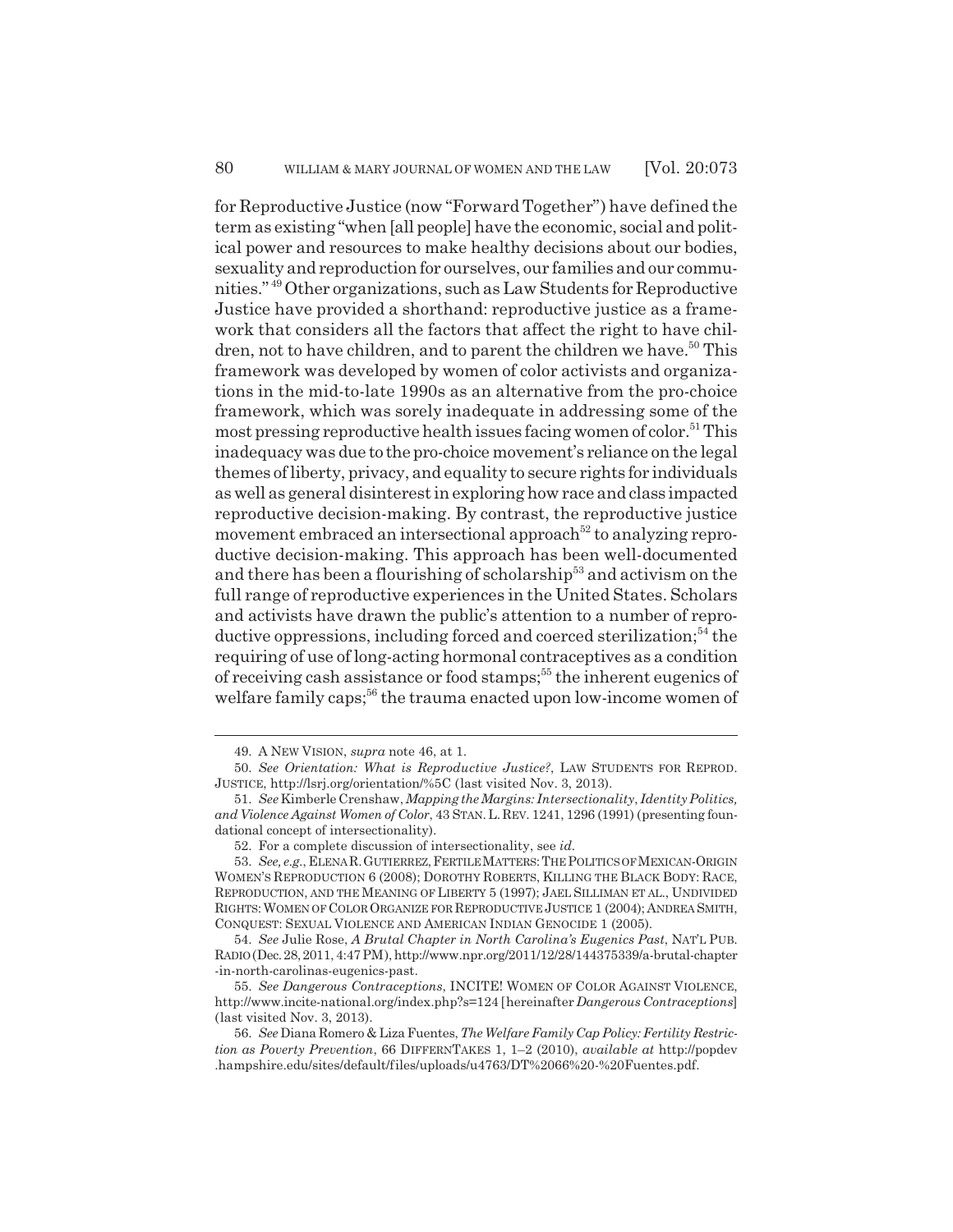color through the child welfare system;<sup>57</sup> the punitive and unconstitutional punishments of pregnant women struggling with a drug or alcohol addiction;<sup>58</sup> and the reproductive damage done to women workers at nail salons through exposure to toxic substances common to their work.<sup>59</sup> This is but a short list of the many reports, campaigns, and actions taken against forms of reproductive oppression that do not occupy the same level of public attention as contraception and abortion, but whose consequences are of equal or greater severity.

The reproductive justice movement has drawn attention to the history and contemporary manifestations of eugenics ideologies against women of color in the United States.<sup>60</sup> In the United States, eugenics ideologies have been expressed by the state in three forms: immigration restrictions based on the supposed genetic inferiority of a targeted group,<sup>61</sup> antimiscegenation laws,  $62$  and laws permitting or requiring sterilization of people convicted of a crime and other people deemed unfit to reproduce,<sup>63</sup> overwhelmingly people with disabilities and women of color. Scholars have distinguished between active eugenics—laws and policies that encourage or discourage reproduction among certain populations—and passive eugenics—laws and policies that have the effect of encouraging or discouraging reproduction.  $64$ 

<sup>57.</sup> *See Racism at the Root of Racial Imbalance in Child Welfare*, OR. DEP'T OF HUMAN SERVS., http://www.oregon.gov/dhs/children/beyondfc/pages/news/2010-0927.aspx (last visited Nov. 3, 2013).

<sup>58.</sup> Lynn M. Paltrow & Jeanne Flavin, *Arrests of and Forced Interventions on Pregnant Women in the United States, 1973–2005: Implications for Women's Legal Status and Public Health*, 38 J. HEALTH POL., POL'Y & L. 299, 314 (2013).

<sup>59.</sup> *See* A NEW VISION, *supra* note 46, at 8.

<sup>60.</sup> *See, e.g.*, *Dangerous Contraceptions*, *supra* note 55.

<sup>61.</sup> U.S. immigration policy restricted foreigners from entering and remaining in the United States to prevent miscegenation, or what was seen as "the biological danger caused by mixing races." Ana Romero-Bosch, *Lessons in Legal History—Eugenics & Genetics*, 11 MICH. ST. U. J. MED. & L. 89, 97–98 (2007). In 1924, the Federal Immigration Restriction Act was adopted, which implemented national origin quotas that remained in place until 1965. *Id.* at 97.

<sup>62.</sup> By the early 1900s, twenty-eight states passed antimiscegenation laws. *Id.* at 98 (*"*While primarily aimed at black-white mixing, the laws also forbade whites from marrying American Indians, Chinese, Ethiopians, Hindus, Koreans, Japanese, and Malayans."). In the mid-1960s, the United States Supreme Court found unconstitutional state statutes that banned interracial sexual and martial relations. *See* McLaughlin v. Florida, 379 U.S. 184, 184 (1964) (holding unconstitutional on equal protection grounds a Florida statute that criminalized an unmarried couple composed of one black individual and one white individual sharing the same room at night or committing specified sexual acts); Loving v. Virginia, 388 U.S. 1, 2 (1967) (holding unconstitutional on due process grounds a statutory scheme that criminalized interracial marriage because it violated the Due Process Clause of the Fourteenth Amendment).

<sup>63.</sup> *See* Romero-Bosch, *supra* note 61, at 97.

<sup>64.</sup> *See, e.g.*, James E. Bowman, *The Road to Eugenics*, 3 U.CHI.L.SCH. ROUNDTABLE 491, 493 (1996).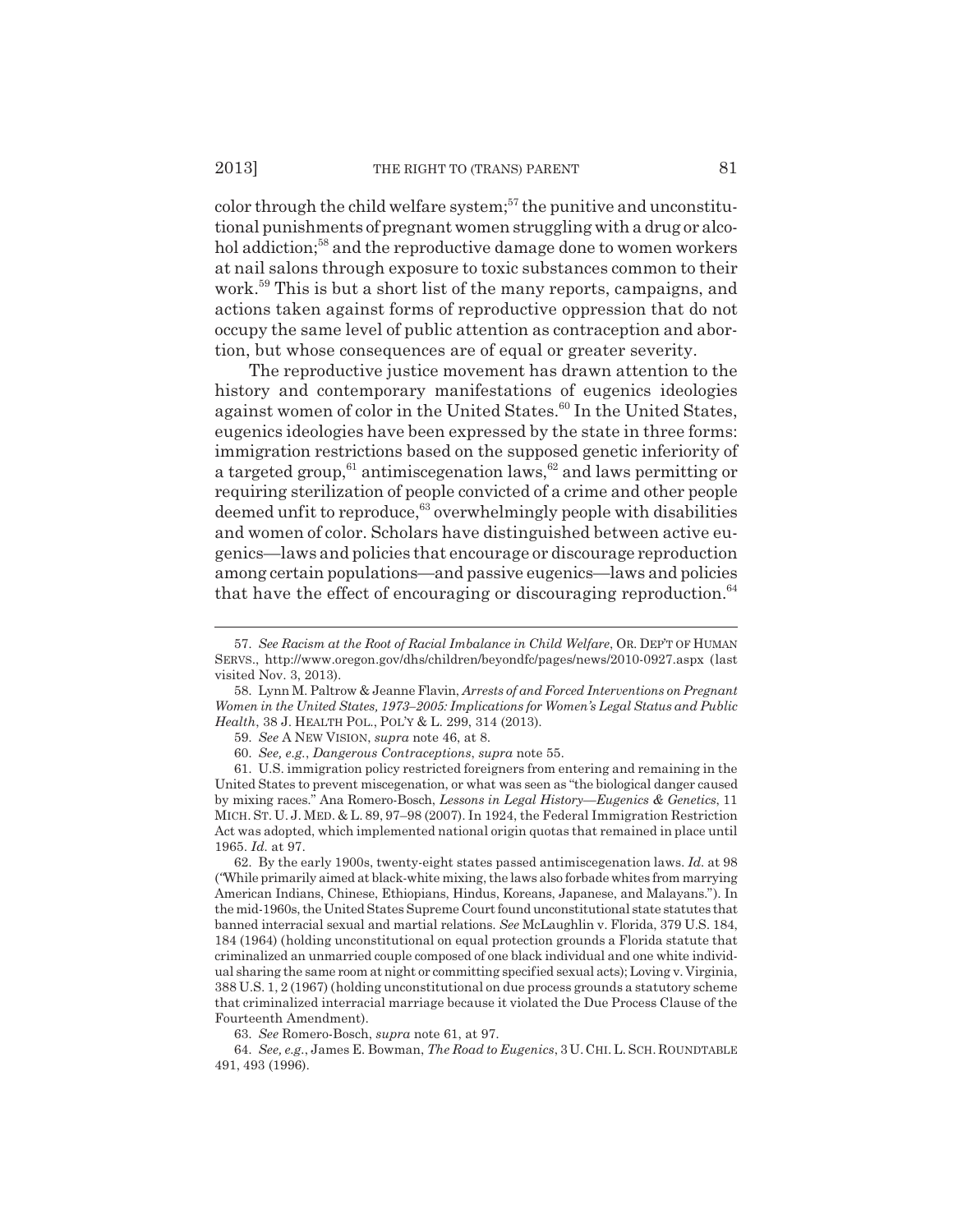There are a number of reproductive justice activists, advocates, and organizations integrating an analysis of reproduction and gender identity in their work, but like the LGBT movement, this work has been in stops and starts, and not part of a larger, coordinated strategy.65 For example, a report issued by the Pro-Choice Public Education Project and the Lesbian, Gay, Bisexual & Transgender Community Center focused on sexual and reproductive health needs of trans women and trans men based on New York City–based focus groups.<sup>66</sup> Recently, the National Latina Institute for Reproductive Health (NLIRH) issued a fact sheet highlighting the reproductive health disparities facings trans Latinas, and providing the reasoning that drove NLIRH to expand the scope of its work:

At its core, the reproductive health and justice movements are about bodily autonomy for all, and particularly those whose gender is marginalized. Though this movement has traditionally been about women's control over their own bodies, we recognize now that this is not enough. As people whose genders have been marginalized, not just cisgender women, but transgender and gender non-conforming people too are consistently and systemically denied full bodily autonomy.<sup>67</sup>

Social media has played an important role in advancing this conversation in the reproductive justice movement.<sup>68</sup> Advocacy organizations including Choice USA, NLIRH, and the National Center for Lesbian Rights hosted a "Queering RJ" campaign during Pride Week

66. *See* PRO-CHOICE PUB.EDUC.PROJECT & LESBIAN,GAY,BISEXUAL & TRANSGENDER CMTY CTR., SILENCED BODIES: CONVERSATIONS WITH GAY MEN, BISEXUAL & TRANSGENDER PERSONS, AND QUEER WOMEN OF COLOR ON SEXUAL & REPRODUCTIVE HEALTH, RIGHTS & JUSTICE 6, *available at* http://www.gaycenter.org/files/imce/docs/causesSilencedbodies.pdf.

67. NAT'L LATINA INST. FOR REPROD. HEALTH, AT THE MARGINS OF CARE:THE NEED FOR INCLUSIVE HEALTH CARE FOR TRANSGENDER & GENDER NON-CONFORMING LATINAS 1 (2013), *available at* http://latinainstitute.org/sites/default/files/publications/fact-sheets /NLIRH-FactSheet-GenderedCare-EngR3new.pdf.

<sup>65.</sup> This is changing: on August 11–14, 2013, with the support of the Civil Liberties and Public Policy Program at Hampshire College, the National Center for Lesbian Rights and the National Latina Institute for Reproductive Health convened a number of local, state, and national advocates with an interest at the intersections of the LGBT movement and the reproductive health, rights, and justice movement. *See 2013 Summer Leadership Institute*, CIVIL LIBERTIES AND PUB. POL'Y, http://clpp.hampshire.edu/leadership-programs -nlni-network-nlni-summer-leadership-institute/2013-summer-leadership-institute (last visited Nov. 3, 2013). As the Reproductive Justice Fellow at the National Center for Lesbian Rights, I helped plan this convening, and Eesha Pandit and Verónica Bayetti Flores, long-time leaders, led the discussions. *See id.*

<sup>68.</sup> *See Women, Health & Our Families in the Media Shifting Culture Through Storytelling & Media Making*, ORG. UPGRADE (June 13, 2013, 2:09 PM), http://www.organizing upgrade.com/index.php/component/k2/item/992-women-health-our-families-in-the-media -shifting-culture-through-storytelling-media-making.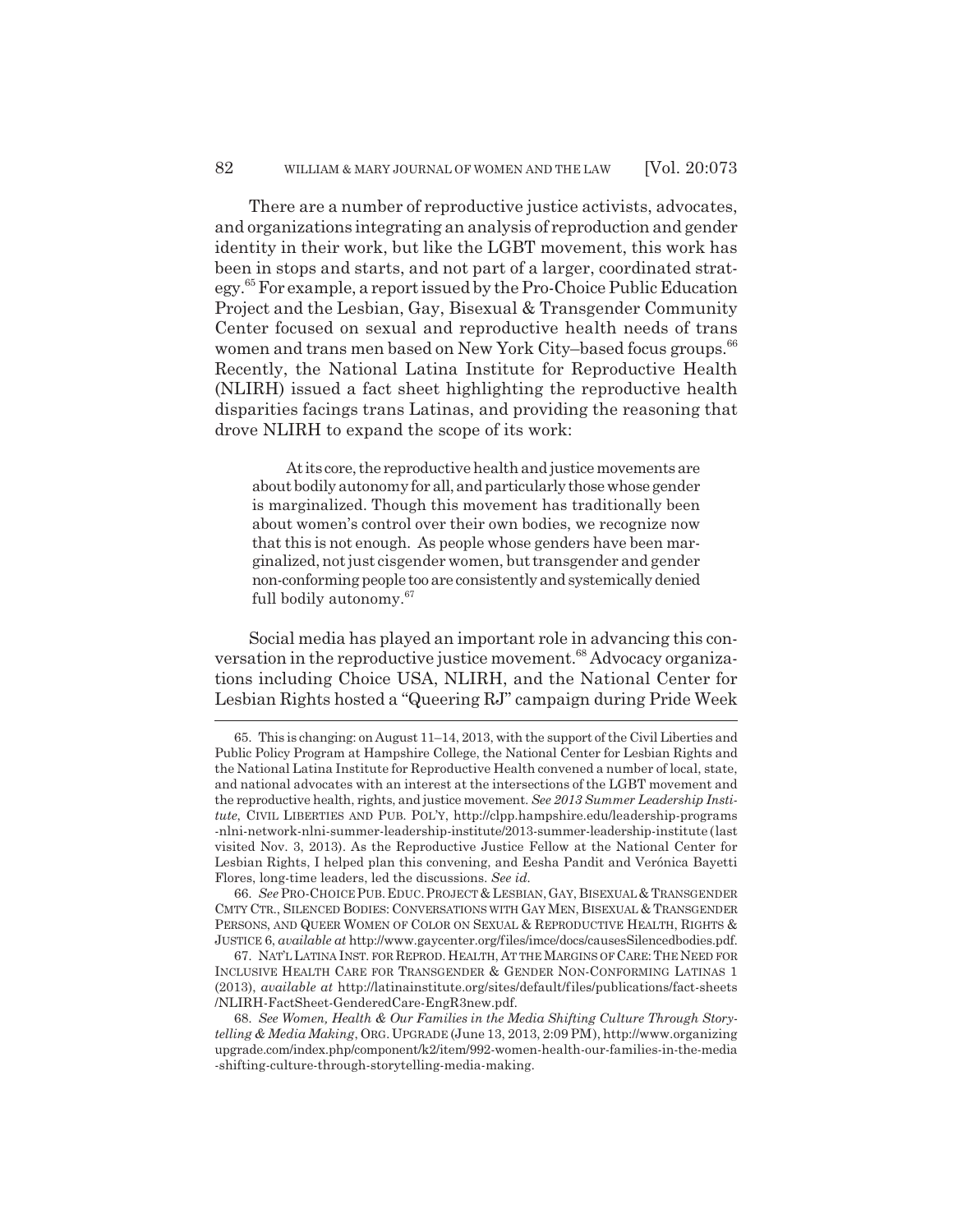#### 2013] THE RIGHT TO (TRANS) PARENT 83

in Washington D.C.,  $69$  including a blog series that drew attention to difficult conversations about gender identity in the reproductive health, rights, and justice movements: "how do we talk about the fact that there are also gender non-conforming folks seeking abortion? That trans women's reproductive health care needs differ, often dramatically, from those of cisgender women? That there are trans men looking to get on birth control?"<sup>70</sup> State and local reproductive justice organizations, such as New Voices Pittsburgh, Spark Reproductive Justice NOW!, and Forward Together have deep-seated commitments to centering transgender people in their theorizing, strategizing, and organizing.<sup>71</sup>

## *C. Reproductive Injustice: The Logic and Residue of Eugenics in State Requirements to Change Gender Markers*

## *1. The Importance of an Accurate Gender Designation in Documents for Everyday Life*

In the United States, there are a plethora of different federal, state, and local rules governing the change of gender designation on certain identity documents.72 Identity documents include government records such as birth certificates, Social Security cards, passports, and driver's licenses; they are documents that people must produce to verify their identity and access many public and private services. For example, in his foundational text on documenting gender reclassification practices in federal, state, and local jurisdictions, trans scholar and activist Dean Spade notes: "DMV ID is certainly the most commonly used ID in the United States, essential for driving, applying for employment, dealing with police, entering age-barred venues, traveling on planes, purchasing age-barred products, using checks and credit cards, etc." 73 Birth certificates have become "essential for access

<sup>69.</sup> *See* Mari Schimmer & Kimberly Inez McGuire, *Queering Reproductive Justice: Taking PRIDE in Our History, Experiences, and Identities*, FACEBOOK, https:// www.facebook.com/events/374459399341908/permalink/376126552508526/ (last visited Nov. 3, 2013).

<sup>70.</sup> Verónica Bayetti Flores, *We Make the Road by Walking: Trans-inclusive Language and Reproductive Justice*, CHOICEWORDS (June 12, 2013), http://www.choiceusablog.org /we-make-the-road-by-walking-trans-inclusive-language-and-reproductive-justice/.

<sup>71.</sup> *See* GROUNDSWELL FUND, *Catalyzing Women of Color-Led Reproductive Justice Nationwide—The First Five Years* 8, 14, 23 (2013), *available at* http://www.korwincon sulting.com/pdfs/Catalyst%202012%20Evaluation%20Report%20FINAL%20(042413).pdf.

<sup>72.</sup> *See* Dean Spade, *Documenting Gender*, 59 HASTINGS L.J. 731, 761, 766–67 (2008) [hereinafter Spade, *Documenting Gender*].

<sup>73.</sup> *Id.* at 773.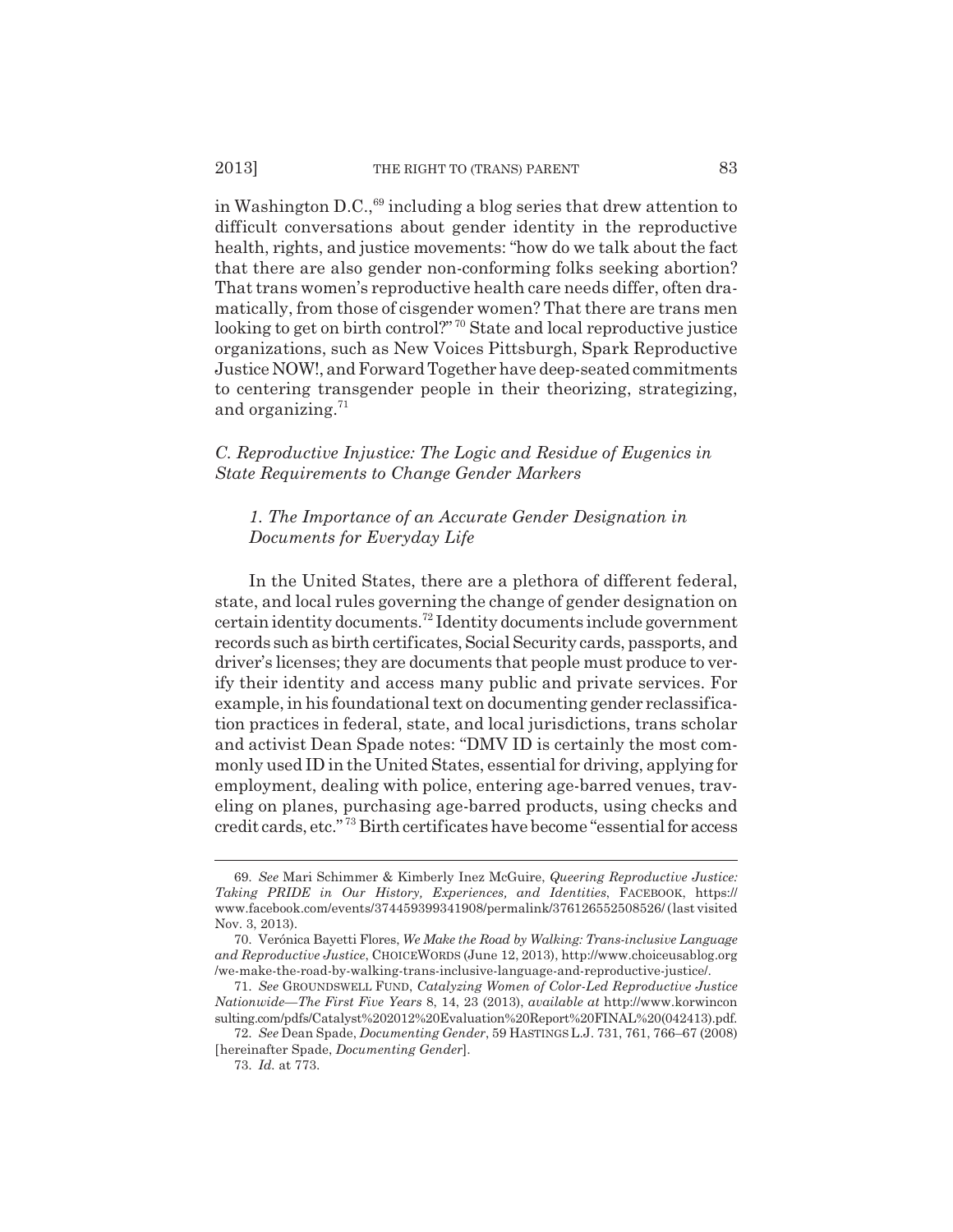to schooling, insurance, pensions, and much more"<sup> $74$ </sup> and "filt has been estimated that federal requirements, such as providing documents to prove identity when applying for a Social Security card, 'account . . . for about half the demand for birth certificates in the United States.'" 75 Such documents have become a "ubiquitous and essential currency of contemporary life." <sup>76</sup>

The difficulty in changing the gender designation on these common documents affects a significant number of transgender people, and contributes to persistent and severe economic and social disparities.77 It is estimated that "[n]ationally, the percentage of transgender people who are unable to update identification and official records to reflect their lived gender varies from 41 percent for driver's licenses and 51 percent for Social Security records to 74 percent for birth certificates." 78 Without accurate identity documents, a person's transgender status is at risk of disclosure in the most ordinary moments of everyday life, as "he or she begins a new job, applies for housing, credit, or public benefits, goes to a bar or club, is subject to a routine traffic stop, or boards an airplane." <sup>79</sup>

The pace of change remains uneven for modernizing standards for changing the gender designation on identity documents.<sup>80</sup> As meticulously documented by Tobin, there are a significant number of state and local governments that "rely on outdated policies that require proof of [often unspecified] surgical treatment to update identification and other documents  $\dots$ ."<sup>81</sup> By contrast, trans advocates have successfully persuaded the U.S. Department of State (passports)<sup>82</sup> and the Social Security Administration (Social Security cards)<sup>83</sup> to revise their requirements so that "sex reassignment surgery" is no longer required of any applicant seeking to change their gender designation on either of these documents.

<sup>74.</sup> *Id.* at 766.

<sup>75.</sup> *Id.* (citing James B. Rule et al., *Documentary Identification and Mass Surveillance in the United States*, 31 SOC. PROBLEMS 222, 224–25 (1983)).

<sup>76.</sup> Harper Jean Tobin, *Fair and Accurate Identification for Transgender People*, 1 HARVARD KENNEDY SCH. LGBTQ POL'Y J. (2011), *available at* http://isites.harvard.edu /icb/icb.do?keyword=k78405&pageid=icb.page414493.

<sup>77.</sup> *See id.*

<sup>78.</sup> *Id.* at 3.

<sup>79.</sup> *Id.*

<sup>80.</sup> *See id.*

<sup>81.</sup> *Id.*

<sup>82.</sup> *See* U.S.DEP'T OF STATE, *Identification Requirements for Gender Reassignment Applicants*, http://travel.state.gov/passport/get/first/first\_5100.html (last visited Nov. 3, 2013).

<sup>83.</sup> *See* SOCIAL SEC. ADMIN., *RM 10212.200 Changing Numident Data for Reasons Other than Name Change*, https://secure.ssa.gov/poms.nsf/lnx/0110212200 (last visited Nov. 3, 2013).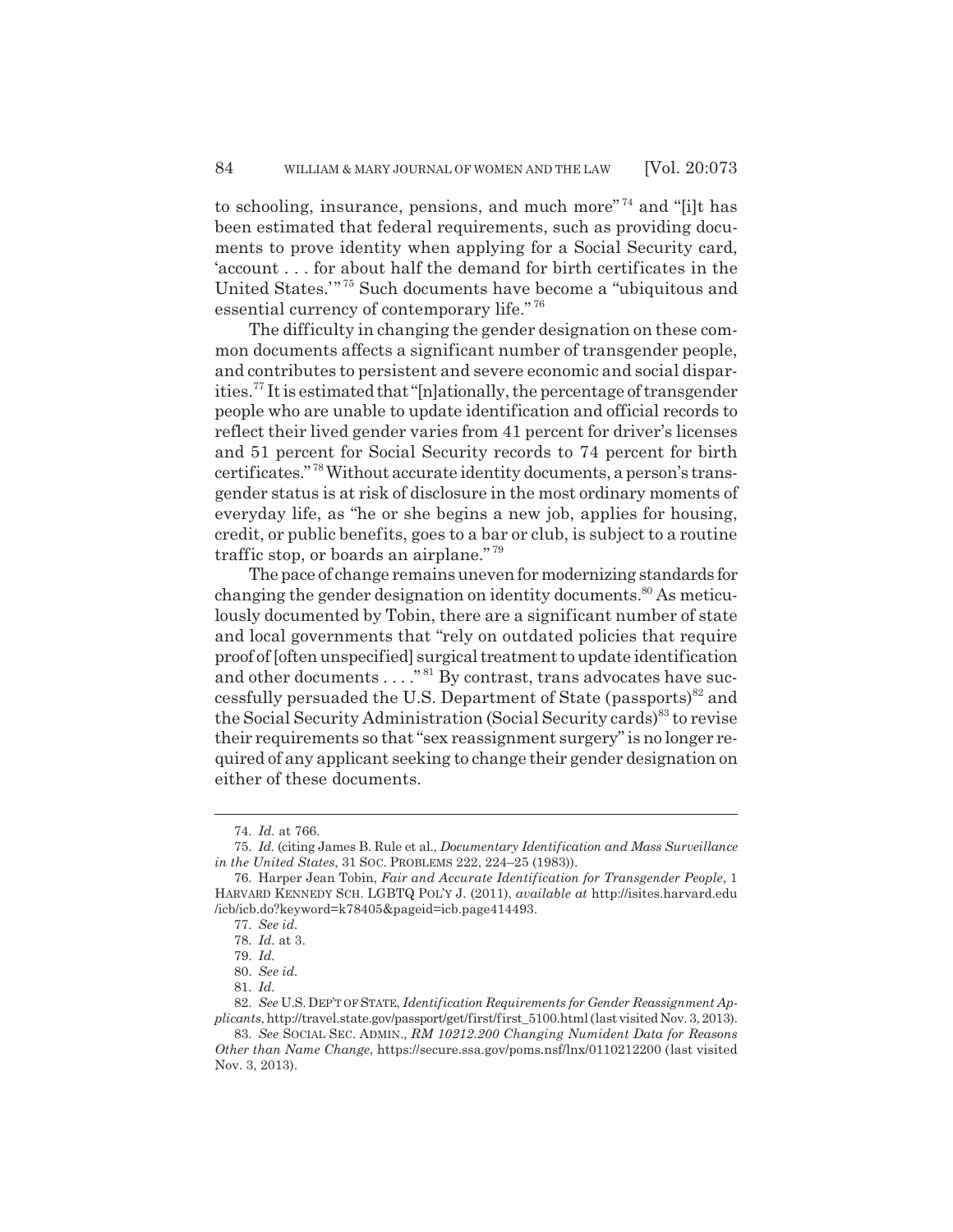## *2. The Question of Active and Passive Eugenics in Requirements to Change Gender Designation: Comparative Policies in the United States and Europe*

A considerable number of European countries have compulsory sterilization requirements in order for transgender people to change their gender marker on national identity documents. By contrast, in the United States, similar federal and state requirements (past and present) are more ambiguous in this regard and do not facially implicate a transgender person's reproductive potential. There is an important difference between clear compulsory sterilization requirements, like those in Europe, and requirements like those in the United States, where—by how administrative interpretation of their vagaries (which is often inconsistent across and even within jurisdictions)—diminish the reproductive potential of transgender people. Also, while these types of requirements sidestep the spectra of historical forced/coerced sterilization against women of color and people with disabilities in the United States, they have a reproductive impact of no less import. Understanding these requirements, in contrast to the explicit compulsory sterilization laws of some European countries, will be important in building effective alliances and shared advocacy strategies between the LGBT movement and the reproductive justice movement.

According to an index produced by Transgender Europe, there are twenty-four European countries that require transgender people to be sterilized as a prerequisite for changing the gender marker on various  $\ddot{\text{identity}}$  documents or government records.<sup>84</sup> These statutes and policies are not relics that have yet to be repealed. For example, in 2007, Belgium enacted new uniform requirements for transgender people seeking to change their first names and gender markers on their birth certificates.85 There are different sets of standards for changing their

<sup>84.</sup> These countries include Belgium, Croatia, Cyprus, Czech Republic, Denmark, Finland, France, Georgia, Greece, Italy, Latvia, Luxembourg, Malta, Moldova, Montenegro, The Netherlands, Norway, Romania, Russia, Slovakia, Switzerland, Turkey, and Ukraine. There are fifteen countries who have unknown or vague procedural requirements for changing the gender marker on government records or do not allow it at all; these countries include: Albania, Andorra, Armenia, Azerbaijan, Bosnia and Herzegovina, Bulgaria, Ireland, Kosovo, Liechtenstein, Lithuania, Macedonia, Monaco, San Marino, Serbia, and Slovenia.TRANSGENDER EUR., TRANS RIGHTS IN EUROPE INDEX (2013), *available at* http:// www.tgeu.org/sites/default/files/Trans\_Rights\_Europe\_Index\_2013.pdf.

<sup>85.</sup> *See* JOZ MOTMANS ET AL., INST. FOR THE EQUAL. OF WOMEN AND MEN, BEING TRANSGENDER IN BELGIUM:MAPPING THE SOCIAL AND LEGAL SITUATION OF TRANSGENDER PEOPLE 52–53 (2010), *available at* http://igvm-iefh.belgium.be/fr/binaries/34%20-%20 Transgender\_ENG\_tcm337-99783.pdf. Prior to 2007, these changes were possible, but were a source of legal uncertainty. First name changes were subject to the discretionary approval of the Minister of Justice. There were two disputed legal avenues to change the gender marker on birth certificates. The 2007 law resolved these uncertainties. *See id.* at 52.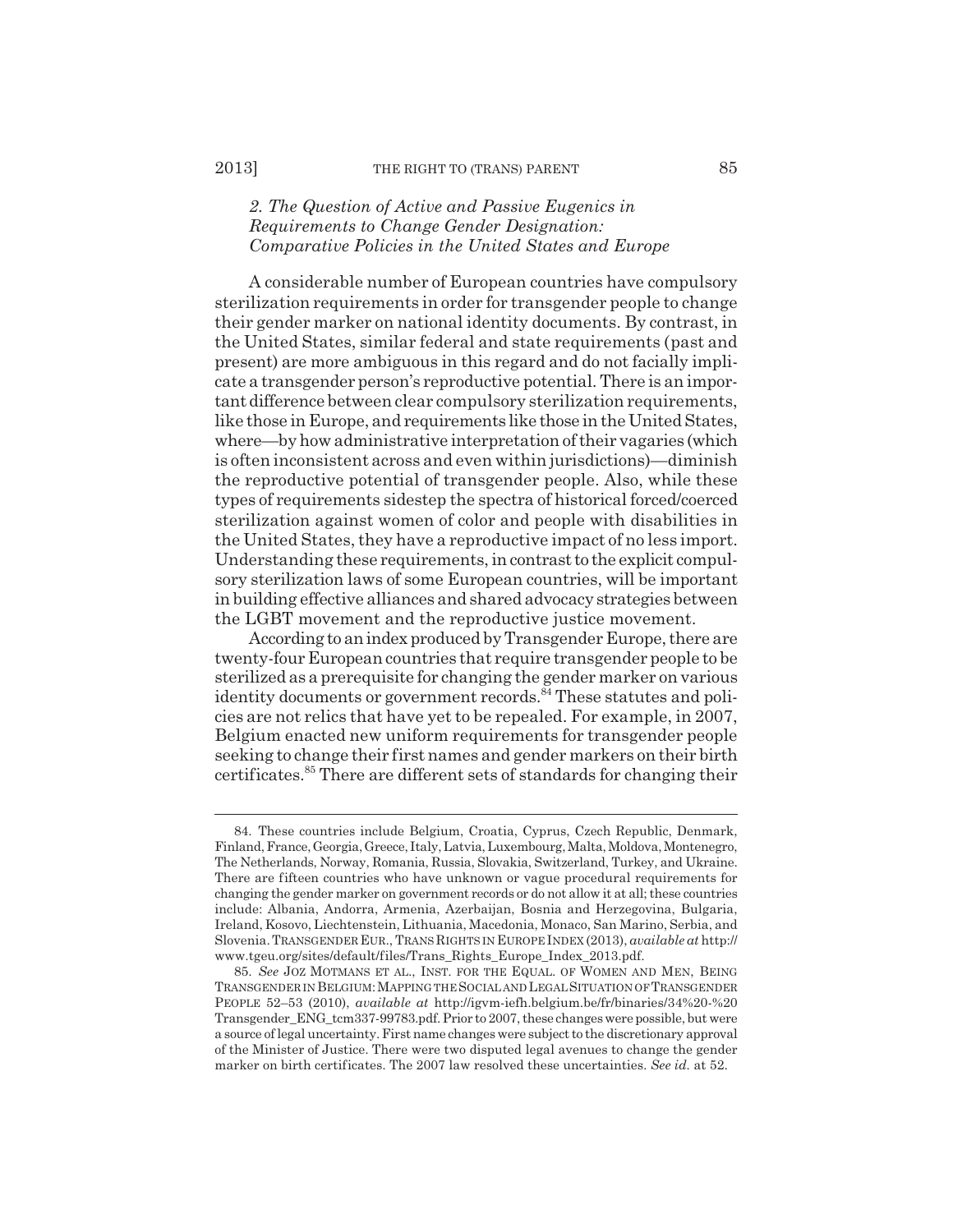first names and a set of standards for changing the gender markers on their birth certificates.<sup>86</sup> The standard for changing the first name includes requiring specific certifying statements from their psychiatrist and endocrinologist, and the transgender person must be undergoing hormone replacement therapy.<sup>87</sup> The standard for changing the gender marker on the birth certificate, however, includes similar certifying statements from healthcare professionals, including that "the individual is no longer capable of producing children in accordance with his/ her previous gender."<sup>88</sup> Another example is the Czech Republic, where in order for transgender persons to change the gender marker and their national ID number (which is gender-specific), they must undergo a "sex reassignment surgery" that "terminate[s] the reproductive function of the trans person."<sup>89</sup> In Finland, legal gender changes require that a transgender person "provide[] a medical statement on the fact . . . he or she is sterilised or for other reasons unable to reproduce." 90 As recently as 2013, the Court of Cassation, a court of last resort in France, held that it was legal for France to condition legal gender change on undergoing "irreversible medical reassignment" surgery, which is sterilizing in practice.<sup>91</sup> In Netherlands, legal changes are allowed only if the person requesting the change "is marked on the birth certificate as a male and he is definitely incapable of procreating children or if he is marked on his birth certificate as female,  $[$ and is $] \ldots$  definitely incapable of giving birth to children."  $92$ The Turkish Civil Code requires that the gender change applicant must document that he or she is "irreversibly devoid of reproductive faculties." 93 Until recently, Sweden conditioned legal gender change on sterilization, a policy strictly enforced even if the applicant had

<sup>86.</sup> *See id.* Denmark holds a similar policy: that people may change their names without sterilization. *See* TRANSGENDER EUR., *supra* note 84.

<sup>87.</sup> *See* MOTMANS ET AL.*, supra* note 85, at 52.

<sup>88.</sup> *Id.* at 53.

<sup>89.</sup> ILGA-EUR., ANNUAL REVIEW OF THE HUMAN RIGHTS SITUATION OF LESBIAN, GAY, BISEXUAL, TRANS AND INTERSEX PEOPLE IN EUROPE 79–80 (2013), *available at* https://dl .dropboxusercontent.com/u/15245131/2013.pdf.

<sup>90.</sup> *2002/563 Act on the Confirmation of Gender of a Transsexual*, (unofficial English translation), TRASEK ASS'N (2010), http://www.trasek.net/wp-content/uploads/2011/03 /TransAct2003.pdf.

<sup>91.</sup> *See* ILGA-EUR., *supra* note 89, at 99.

<sup>92.</sup> *See* Dutch Civ. Code, BW Art. 1:28, *available at* http://www.dutchcivillaw.com/leg islation/dcctitle044.htm. Although Article 1:28 is currently the law in the Netherlands, it is expected to change soon, since the House of Representatives recently passed a bill to amend the law, removing the sterilization requirement. *See* ILGA-EUR., *supra* note 89, at 169. The Senate is expected to vote to pass the bill in the fall of 2013. *See id.*

<sup>93.</sup> LGBTRIGHTS PLATFORM,DISCRIMINATION AND VIOLENCE AGAINST WOMEN ON BASIS OF SEXUAL ORIENTATION AND GENDER IDENTITY 8 n.19 (2009), *available at* http://www .iglhrc.org/sites/default/files/CEDAW\_TURKEY\_Thematic\_LBT\_WOMEN.pdf (quoting Turkish Civil Code, Law no. 4721, Art. 40).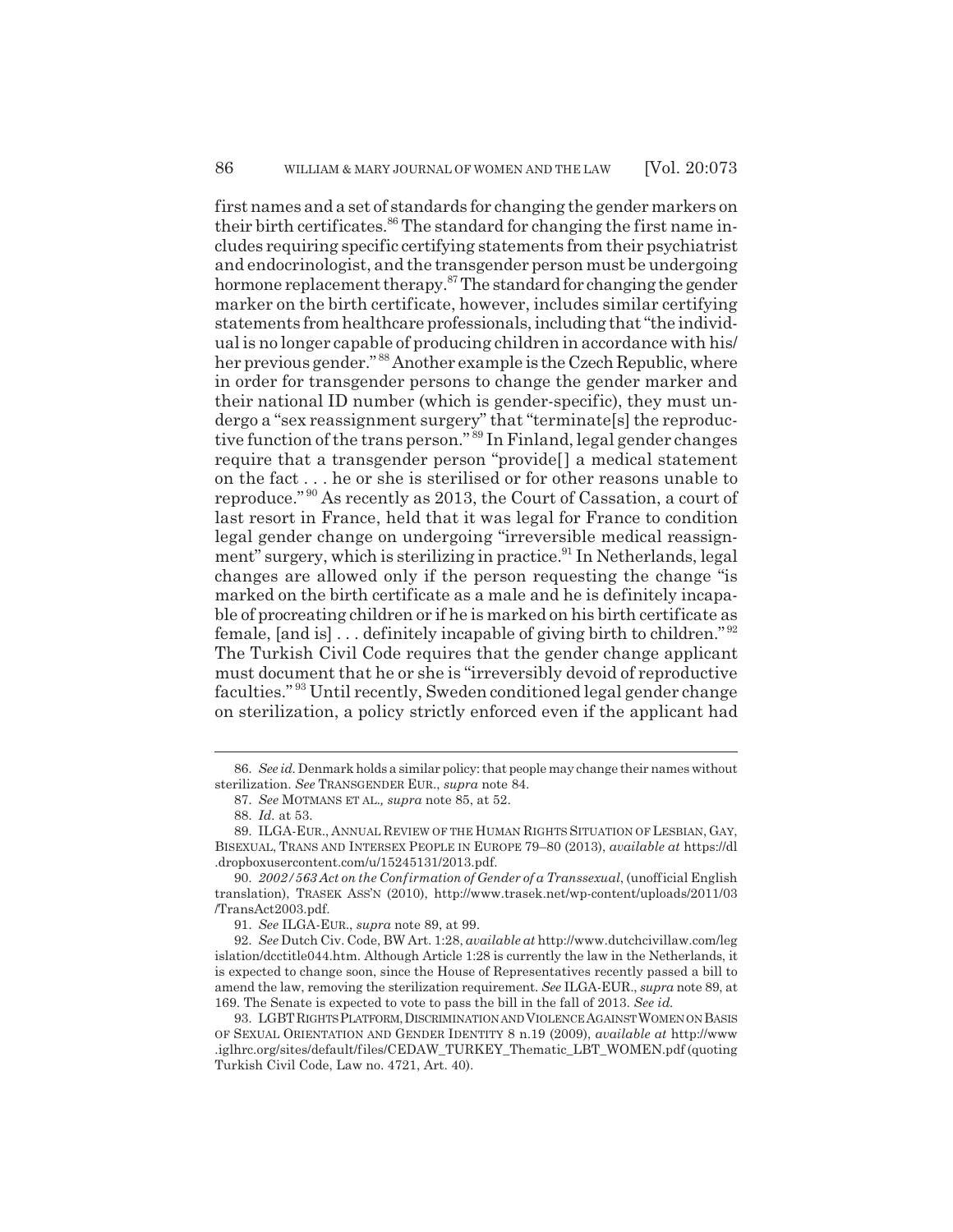undergone some form of gender-confirming surgery abroad.<sup>94</sup> The policy was overturned in a pair of successive decisions from the country's highest court and its parliament.<sup>95</sup>

In the Ukraine, the government will recognize legal gender change only if transgender people "undergo surgeries to remove all sexual organs, as well as mammary glands for transgender men."<sup>96</sup> In addition, transgender people who have children cannot receive medical treatments.<sup>97</sup> By requiring sterilization while permanently blocking transgender people who are already parents from accessing legal gender change, Ukraine has gone further than these other countries in ensuring that transgender people cannot reproduce and parent.

In the United States, "[t]he connection between personal documentation provided by the federal government and documentation practices taking place in states and local jurisdictions remains decentralized, yet interdependent."<sup>98</sup> Passports<sup>99</sup> and Social Security cards<sup>100</sup> are two common identity documents within the jurisdiction of the federal government, and driver's licenses and birth certificates are two common identity documents within the jurisdiction of state governments.<sup>101</sup>

With respect to birth certificates, there are three states that will not amend birth certificates for gender reclassification for any reason nor based on any evidence.<sup>102</sup> Arizona requires the doctor to certify that a "sex change operation" has occurred.<sup>103</sup> There are seven states that require a court order to change the gender designation on a birth certificate.<sup>104</sup>

98. Spade, *Documenting Gender*, *supra* note 72, at 766.

102. These states are Idaho, Ohio, and Tennessee. *See* TENN. CODE ANN. § 68-3-203 (West 2013)*;* Spade, *Documenting Gender*, *supra* note 72, at 834 n.457, 838 n.481.

<sup>94.</sup> *See Sweden to Stop Sex Change Sterilization*,LOCAL (Jan. 11, 2013, 7:18 AM), http:// www.thelocal.se/45550/20130111/#.UPYtTGeUuRN.

<sup>95.</sup> *See id.*

<sup>96.</sup> *Submission on Ukraine to the UN Human Rights Committee*, HUMAN RIGHTS WATCH (June 20, 2013), http://www.hrw.org/news/2013/06/20/submission-ukraine-un -human-rights-committee.

<sup>97.</sup> SERHIY PONOMARYOV,STUDY ON HOMOPHOBIA,TRANSPHOBIA AND DISCRIMINATION ON GROUNDS OF SEXUAL ORIENTATION AND GENDER IDENTITY LEGAL REPORT: UKRAINE 4, *available at* http://www.coe.int/t/Commissioner/Source/LGBT/UkraineLegal\_E.pdf.

<sup>99.</sup> *See* U.S. DEP'T OF STATE, *supra* note 82.

<sup>100.</sup> *See* SOCIAL SEC. ADMIN., *supra* note 83.

<sup>101.</sup> *See* Spade, *Documenting Gender*, *supra* note 72, at 736.

<sup>103.</sup> ARIZ. REV. STAT. ANN. § 36-337(A)(3)(b) (2013).

<sup>104.</sup> These states include Alabama, Alaska, Arkansas, California, Colorado, Connecticut, and Delaware. *See* ALA. CODE § 22-9A-19(d) (West 2013); Ark. Code Ann. § 20-18-307 (2013); CAL. HEALTH & SAFETY CODE § 103425 (West 2013); COLO. REV. STAT. ANN. § 25-2- 115(4) (West 2013); CONN. GEN. STAT. ANN. §§ 19A-42(a)–(b) (West 2013); DEL. CODE ANN.tit. 16, § 3131 (West 2013); 16 DEL. ADMIN. CODE § 4205-10.9.4 (West 2013); *see also Sources of Authority to Amend Sex Designation on Birth Certificates*, LAMBDA LEGAL, http:// www.lambdalegal.org/publications/sources-of-authority-to-amend (last updated Oct. 23, 2013); Spade, *Documenting Gender*, *supra* note 72, at 832 n.446.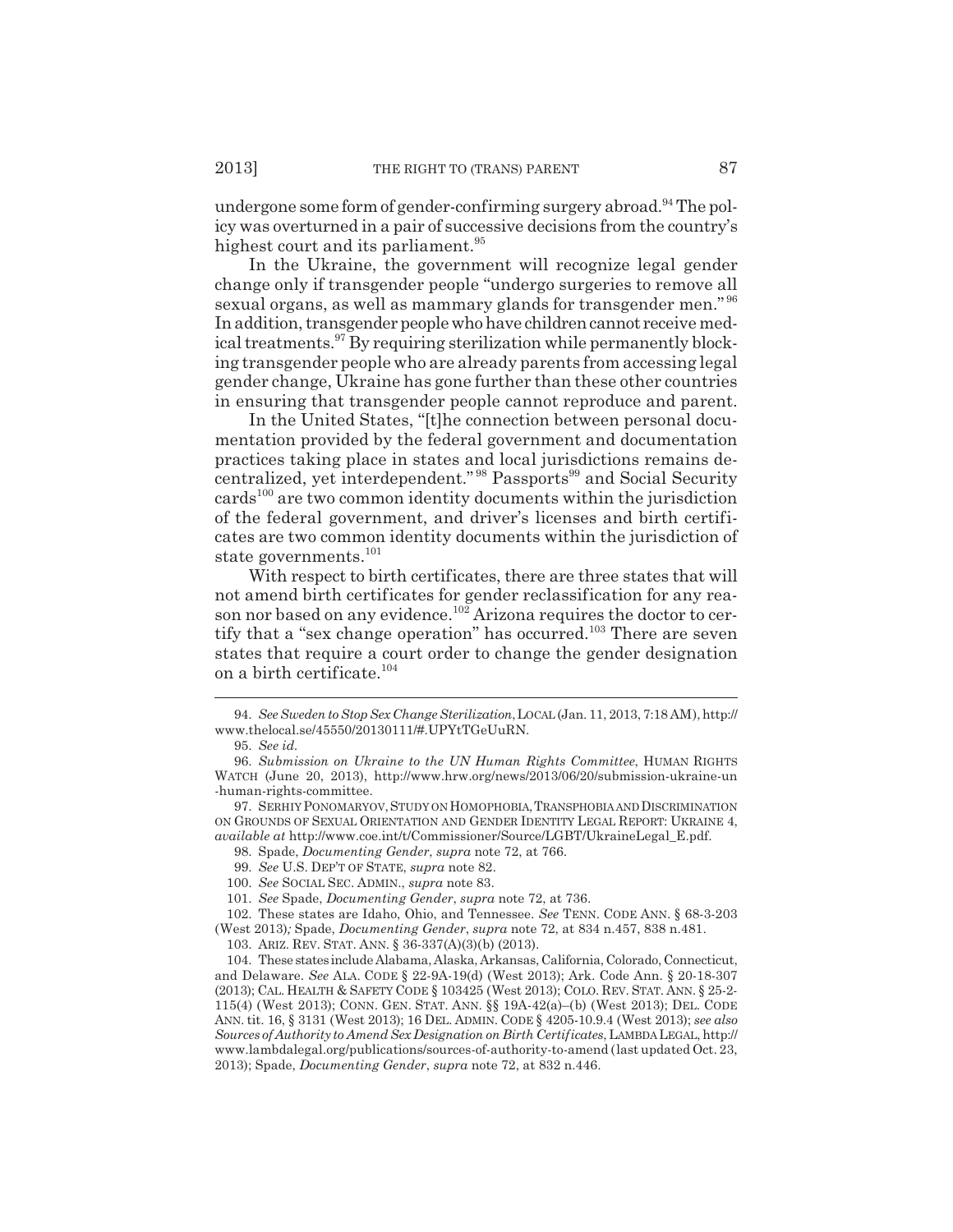With respect to driver's licenses, there are a considerable number of states whose standard for changing the gender designation on a driver's license relies on a court order or amended birth certificate.<sup>105</sup> There are two states, Kentucky and Montana, where an amended birth certificate is required to change the gender designation on a driver's license,<sup>106</sup> and in Kentucky, the gender designation for a birth certificate may only be amended "[u]pon receipt of a sworn statement by a licensed physician indicating that the gender of an individual . . . has been *changed by surgical procedure*."107 There are an additional five states where an amended birth certificate is one of several possible documents that will fulfill the evidentiary requirement for changing the gender designation on a driver's license.<sup>108</sup> There are seven states that require a court order to change the gender designation on a driver's license,<sup>109</sup> and an additional nine states where a court order is one of several possible documents that will fulfill the evidentiary requirement for changing the gender designation on a driver's license.<sup>110</sup>

There are eight states that absolutely require a doctor's letter certifying that an individual has undergone surgery in order to change the gender designation on a driver's license.<sup>111</sup> Among these states, the statutory requirement provides no definitive guidance on what constitutes such surgery, it is simply referred to as "sex reassignment surgery," "gender reassignment surgery," or "surgery necessary to effect a gender change."112 The statutes' vagueness on this matter leaves

<sup>105.</sup> *See Driver's License Policies By State*, NAT'L CTR. FOR TRANSGENDER EQUAL., http:// transequality.org/Resources/DL/DL\_policies\_text.html (last updated Jan. 4, 2013) [hereinafter *Driver's License Policies*].

<sup>106.</sup> *See id.*

<sup>107.</sup> KY. REV. STAT. ANN. § 213.121(5) (West 2013) (emphasis added).

<sup>108.</sup> These states are Alaska, Iowa, Texas, Utah, and Virginia. *See* Spade, *Documenting Gender*, *supra* note 72, at 823 n.405, 824 n.409, 828 nn.437 & 440; *Driver's License Policies*, *supra* note 105.

<sup>109.</sup> These states include Arkansas, Mississippi, Montana, North Carolina, South Carolina, Texas, and West Virginia. *See* Spade, *Documenting Gender*, *supra* note 72, at 822 n.397, 825 n.418, 827 n.434, 828 n.438, 829 n.442; *Driver's License Policies*, *supra* note 105.

<sup>110.</sup> These states include Alaska, Georgia, Idaho, Illinois, Indiana, Iowa, Pennsylvania, Virginia, and Wisconsin. *See* Spade, *Documenting Gender*, *supra* note 72, at 823 n.404, 824 nn.407 & 409, 827 n.432, 828 n.440, 829 n.443; *Driver's License Policies*, *supra* note 105.

<sup>111.</sup> These states include Alabama, Louisiana, Missouri, New Hampshire, North Dakota, Oklahoma, Tennessee, and Wyoming. *See* Spade, *Documenting Gender*, *supra* note 72, at 822 n.394, 824 n.412, 825 n.419, 827 nn.428 & 430, 829 n.444; *Driver's License Policies*, *supra* note 105. By contrast, there are seven states—Connecticut, Georgia, Oregon, Pennsylvania, South Dakota, Vermont, and Virginia—where a doctor's letter certifying that an individual has undergone surgery is one of a set of possible documents that will fulfill the evidentiary requirement for changing the gender designation on an individual's DMV ID. *See* Spade, *Documenting Gender*, *supra* note 72, at 823 nn.400 & 404, 827 n.431; *Driver's License Policies*, *supra* note 105.

<sup>112.</sup> *See, e.g.*, *Driver's License Policies*, *supra* note 105.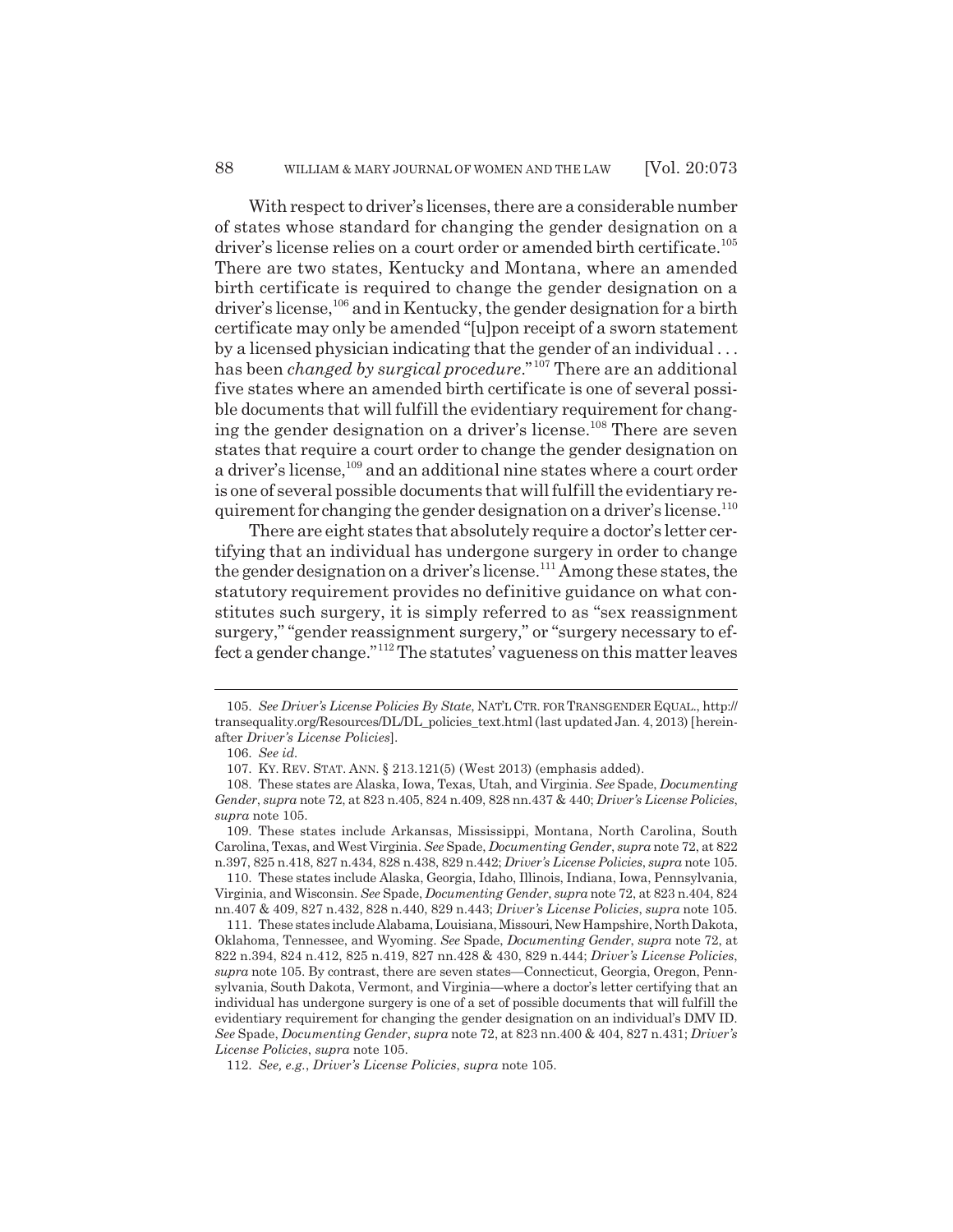the interpretation of what surgery is sufficient to be negotiated between a trans person, his or her physician, and agency officials who may differ from each other from how they process these requests.

Notably, since 2008, a considerable number of states have relaxed their evidentiary requirements for gender reclassification on driver's licenses.<sup>113</sup> Three states that formerly required an amended birth certificate to change the gender marker now require completion of a specific form by a healthcare or social services provider.<sup>114</sup> By signing the form, the provider certifies that the individual attempting to change his or her gender markers has received medical treatment, that the change is expected to be permanent, and/or that the individual's gen- $\alpha$  der identity is consistent with the requested change.<sup>115</sup> Three states that formerly required a court order, either absolutely or as one of a set of possible evidentiary items, now require a specific, certifying form signed by a healthcare or social services provider.<sup>116</sup> Fourteen states that used to require a doctor's letter certifying that an individual has undergone some type of "sex reassignment surgery" have lowered their evidentiary requirements.<sup>117</sup> In those states, signed statements from licensed physicians without mention of surgery, other identity documents that reflect the requested change, and specific forms issued by the state DMV are now sufficient. $118$ 

As demonstrated, unlike a number of European countries,<sup>119</sup> the United States federal and state governments do not explicitly require sterilization of transgender individuals in order to change the gender designation on their birth certificates or driver's licenses.120 However, a number of states require some variation of "sex reassignment surgery" to change the gender designation on birth certificates or driver's licenses which implicates reproduction, thereby stealthily embedding eugenics ideologies into these states' legal codes.121 Sterilization requirements may not be made explicit and compulsory, but such an embedding is of significant ethical consequence.

<sup>113.</sup> *See id.*

<sup>114.</sup> These states are Hawaii, Massachusetts, and New Jersey. *See id.*

<sup>115.</sup> *See id.*

<sup>116.</sup> These states are New Jersey, Ohio, and Vermont. *See id.*

<sup>117.</sup> These states are Alaska, Arizona, California, Colorado, Delaware, District of Columbia, Florida, Maine, Maryland, Massachusetts, New Jersey, New Mexico, New York, and Rhode Island. *See id.*

<sup>118.</sup> *See Driver's License Policies*, *supra* note 105.

<sup>119.</sup> *See* TRANSGENDER EUR., *supra* note 84.

<sup>120.</sup> Andrea Ayres-Deets, *Transgender Rights: Why They Matter to Everyone*, POLICYMIC (Jan. 14, 2013), http://www.policymic.com/articles/22744/transgender-rights-why-they -matter-to-everyone.

<sup>121.</sup> *See Driver's License Policies*, *supra* note 105.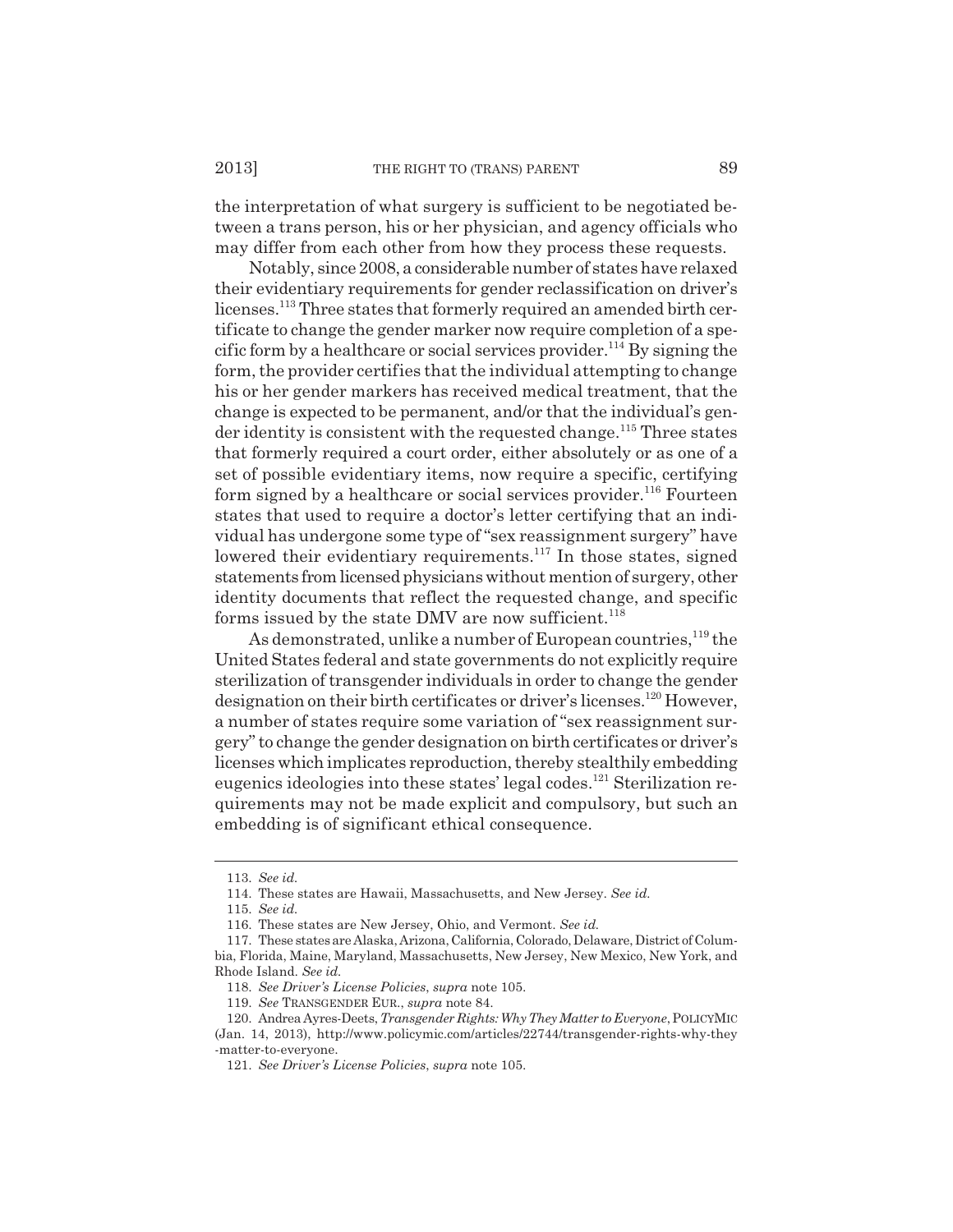Trans advocates have identified a number of reasons to modernize state requirements to change the gender designation on birth certificates and driver's licenses, and proposed several model codes.<sup>122</sup> This is because (variations of) the phrase "sex reassignment surgery" remain undefined, thereby leaving the judgment of what type of surgeries are sufficient with either state agency officials or local judges (who entertain requests for a court order).<sup>123</sup> Surgical requirements to change the gender designation on birth certificates or driver's licenses foist a tremendous expense onto transgender individuals, who are disproportionately low-income.124 In fact, many transgender individuals cannot change the gender designation on their identity documents because they cannot meet these requirements.125 As discussed *supra*, it is well-documented that failure to obtain and carry accurate identity documents can subject transgender individuals to discrimination, harassment, and violence.<sup>126</sup>

These requirements have an overlooked, but undeniable reproductive impact. They force treating surgeons or physicians to carefully choose the wording of such certifying letters or affidavits for transgender individuals to appeal to these decision-makers, who may be uninformed or biased about what procedures constitute "sex reassignment surgery." For example, bilateral mastectomies—commonly known as "top surgery"—are more common among trans men than "bottom surgery," which may include hysterectomies (removal of the uterus) and/or phalloplasties. $127$  But the number of officials or judges in particular jurisdictions who consider breast reduction or bilateral mastectomy as "sex reassignment surgery" is unclear and likely unknowable. Such vagaries compel trans individuals, and their advocates and doctors, to negotiate a number of unstated assumptions to obtain accurate identity documents.128 Moreover, they incentivize

<sup>122.</sup> *See* Spade, *Documenting Gender*, *supra* note 72, at 772–74.

<sup>123.</sup> *See id.* at 773 ("Two individuals living in the same state, having undergone similar medical treatment, may face different results depending upon the DMV worker they are faced with, the rules of the birth certificate issuing agency in their birth state, or the standards for gender applied by the judge from whom they seem a court order.").

<sup>124.</sup> *See* Meaghan Winter, *Trans-Formative Change: Meaghan Winter Interviews Dean Spade*, GUERNICA (Mar. 1, 2011), http://www.guernicamag.com/interviews/spade\_3\_1\_11/.

<sup>125.</sup> *See* Nolan Feeney, *Identity Crisis: Changing Legal Documents No Easy Task for Transgender Individuals*, TIME (July 10, 2013), http://healthland.time.com/20130710/iden tity-crisis-changing-documents-no-easy-task-for-transgender-individuals/.

<sup>126.</sup> *See* Tobin, *supra* note 76.

<sup>127.</sup> *FTM Chest Reconstruction Surgeries*, HUDSON'S GUIDE: FTM RESOURCE GUIDE, http://www.ftmguide.org/chest.html (last visited Nov. 3, 2013).

<sup>128.</sup> *See* Feeney, *supra* note 125, at 2; *Transgender People & the Law: Frequently Asked Questions*, AM. CIVIL LIBERTIES UNION, https://www.aclu.org/sites/default/files/images /asset\_upload\_file781\_33764.pdf (last visited Nov. 3, 2013); Zack Ford, *Illinois Relaxes Requirements for Transgender Identity Documentation*, THINKPROGRESS (Oct. 24, 2012, 11:50 AM), http://www.thinkprogress.org/lgbt/2012/10/24/1080691/illinois-relaxes-require ments-for-transgender-identity-documentation/.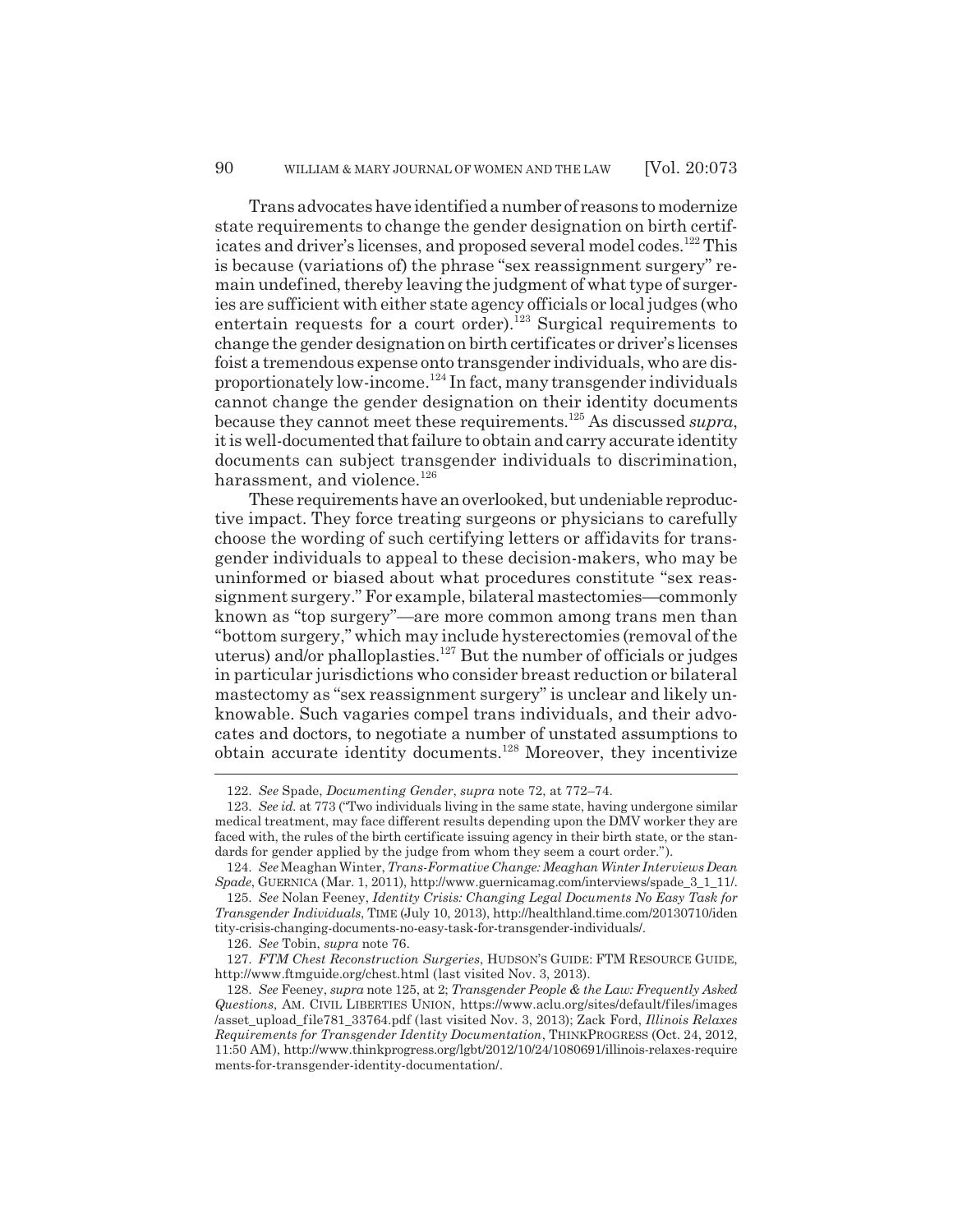trans individuals to undergo surgeries that affect their reproductive potential that they may not have otherwise have considered necessary to their transition.<sup>129</sup>

Foremost, these statutes and regulations represent archaic, simplistic understandings of gender dysphoria and possible corresponding treatments. They also, however, constitute eugenical incentives that should alarm reproductive health, rights, and justice advocates. There are two possible categories of resistance by these advocates to form alliances with trans advocates to focus on modernizing these state requirements (thereby removing "sex reassignment surgery" as a standard). The first is that these statutes and regulations are not a eugenics issue because that is not their primary intent. The second is that, because trans individuals, advocates, and treating physicians may be silently and successfully working around these statutes and regulations, there is little urgency to repeal or modernize these requirements.

As for the issue of intent, reproductive rights and justice advocates have welded together ostensible state intent and actual reproductive impact on contemporary issues such as welfare family caps and sterilization abuse in California prisons.130 For example, a number of states have the welfare family cap,  $131$  a rule that denies women receiving public assistance from additional financial assistance to which they would otherwise be entitled, if they give birth to a child.<sup>132</sup> Reproductive justice scholars and advocates have challenged this rule as unacceptable state surveillance and regulation of low-income women's fertility.133 They have drawn upon human rights frameworks to draw attention to how "certain women's reproductive rights are dissolved because they are poor,"134 and may incentivize low-income women to choose abortion.135 Advocates have stressed that regardless of the

<sup>129.</sup> *See, e.g.*, Rita Vavra, *How the Legal Regulation of Transgender Bodies Affects Us All*, COLUMBIA UNIV.GENDER &SEXUALITY LAW BLOG (Fall 2012), http://blogs.law.columbia .edu/genderandsexualitylawblog/files/2013/02/Vavra-Rita-Legal-Regulation-of-Transgen der-Bodies.pdf.

<sup>130.</sup> *See* Jim Sanders, *Los Angeles Lawmaker Pushing to Repeal 'Family Cap' for Welfare Benefits*, SACRAMENTO BEE (Feb. 13, 2013, 5:25 PM), http://www.sacbee.com/2013/02/12 /5185534/los-angeles-lawmaker-pushing-to.html; *see also* Alex Stern & Tony Platt, *Sterilization Abuse in State Prisons: Time to Break with California's Long Eugenic Patterns*, HUFFINGTON POST (July 23, 2013, 6:12 PM), http://www.huffingtonpost.com/alex-stern /sterilization-california-prisons\_b\_3631287.html.

<sup>131.</sup> *See* Romero & Fuentes, *supra* note 56.

<sup>132.</sup> *See id.*

<sup>133.</sup> *See id.* at 3.

<sup>134.</sup> *Id.*

<sup>135.</sup> *See* Sanders, *supra* note 130 ("Many supporters of AB 271 fear that California's family cap can spark decisions to abort a child rather than be pressed further into poverty, though no conclusive statistics exist on the impact of such laws on abortion.").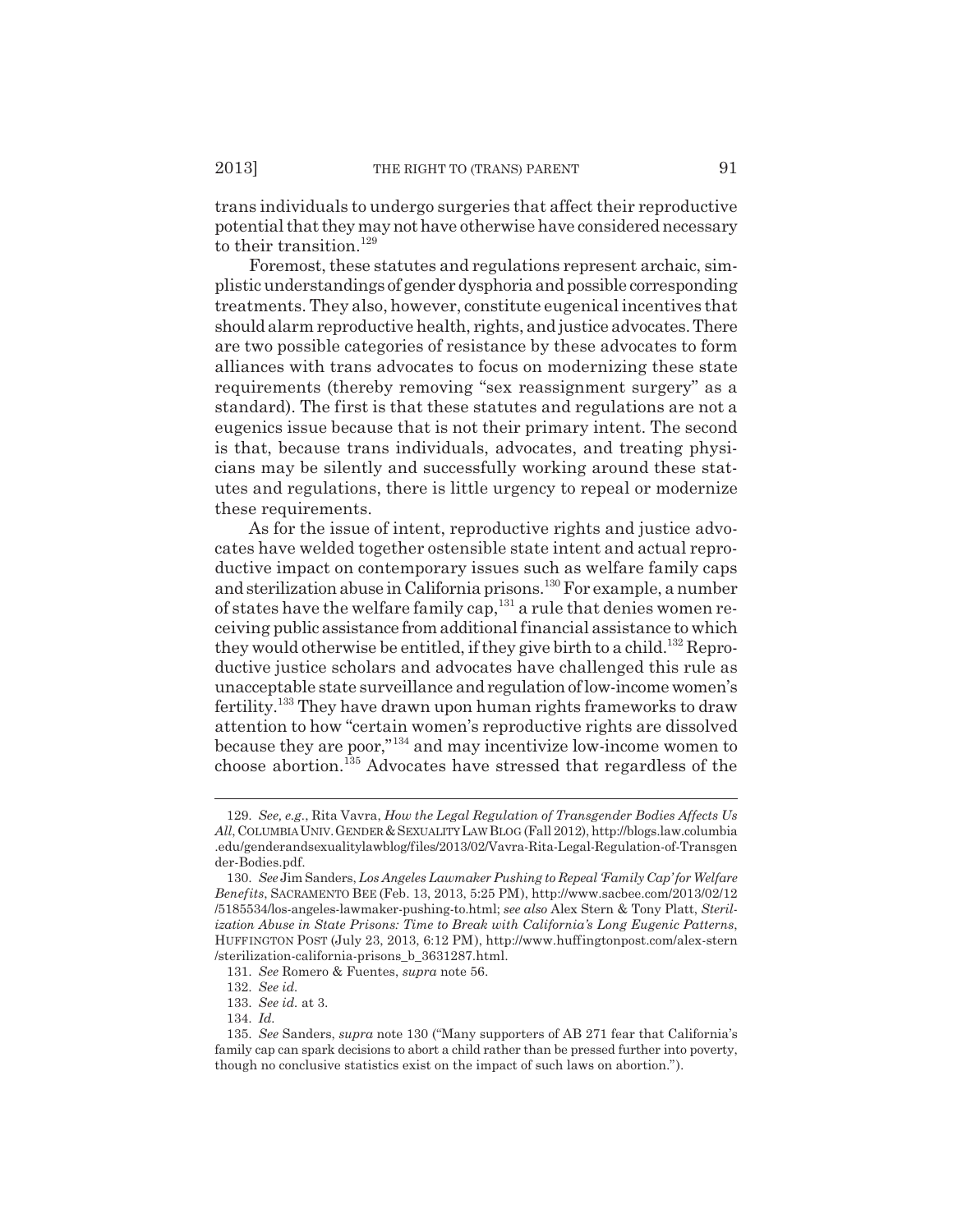intent of welfare family caps, which are often framed as a cost-benefit issue to the state, their reproductive impact is that low-income women, who are overwhelmingly women of color, are constrained in their reproductive decision-making.136 Reproductive health, rights, and justice advocates should recognize the parallel logic in state codes requiring "sex reassignment surgery" to obtain accurate identity documents. Like women receiving public assistance, these state codes constrain the reproductive decision-making of transgender individuals. For transgender individuals, the logic is that if you want to obtain accurate identity documents, you must undergo treatment that has a reproductive impact (infertility).<sup>137</sup> For women receiving public assistance, the logic is that if you become pregnant, your choices are to have an abortion or risk the health and well-being of your child(ren)<sup>138</sup> either choice represents significant reproductive impact. Both sets of rules—for transgender individuals and for women on public assistance—press directly upon the right to parent because they discourage reproduction. The right to parent is a core tenet of reproductive justice,<sup>139</sup> and the tenet that most directly descends from the history of eugenics against women of color and people with disabilities in this country.140 Under a reproductive justice framework, the arguments against such practices have coextensive principles, whether these rules are considered active or passive eugenics.<sup>141</sup>

## *D. Reproductive Justice: Fertility Preservation and Family Building*

*Longing is a powerful feeling. It aches. It pangs. It rolls. It roils. It changes us. This longing is where I want to start because all of us have felt longing for something; longing that feels deeply personal. Some longing that we feel is for intangibles like love, freedom, justice, and safety. Many of us experience more concrete and specific longing, including the powerful desire for a child.*<sup>142</sup>

<sup>136.</sup> *See* Romero & Fuentes, *supra* note 56, at 2–3; *see also Bill to Overturn "Family Cap" Option Introduced*, NAT'L ASSOC. OF SOC. WORKERS (July 23, 1998), http://www.social workers.org/archives/advocacy/alerts/1998/familycap.htm.

<sup>137.</sup> *See* Vavra, *supra* note 129, at 7.

<sup>138.</sup> Because the state will deny your family a proportionate increase to which you would already be entitled if you had that number of children at the time you applied.

<sup>139.</sup> *See* A NEW VISION, *supra* note 46, at 1.

<sup>140.</sup> *See, e.g.*, ROBERTS, *supra* note 53, at 59–62; SMITH, *supra* note 53, at 75–76.

<sup>141.</sup> *See, e.g.*, Loretta Ross, *Understanding Reproductive Justice,* TRUST BLACK WOMEN (Nov. 2006), http://www.trustblackwomen.org/our-work/what-is-reproductive-justice.

<sup>142.</sup> Miriam W. Yeung, *A New Queer Agenda: Reproductive and Genetic Justice*, SCHOLAR & FEMINIST ONLINE (Spring 2012), http://sfonline.barnard.edu/a-new-queer -agenda/reproductive-and-genetic-justice/.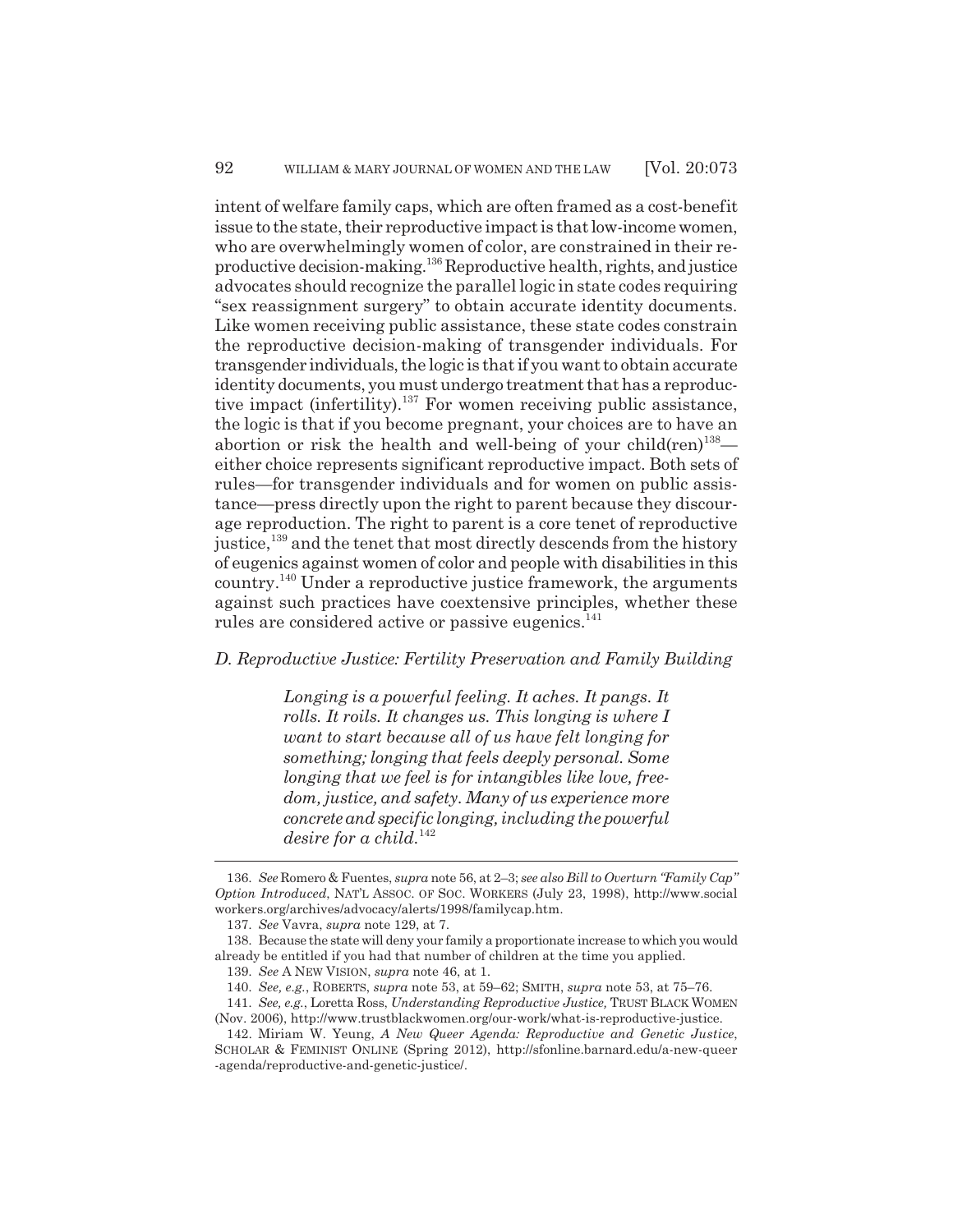Policy supports for fertility preservation for transgender people has been an oft-neglected area of inquiry and advocacy for the LGBT and reproductive health, rights, and justice movements. This may be due to a lack of strong and long-standing collaborations between advocates and scholars in the fields of (1) reproductive health and rights; (2) fertility preservation and reproductive technologies; and (3) sexual orientation and gender identity. The reproductive justice movement has an opportunity to unite advocates across these fields to take seriously the reproductive desire and potential of transgender people and to advocate for policies that support their fertility preservation.

## *1. Establishing Reproductive Desire*

In October 2008, Dean Spade wrote a commentary for the *Los Angeles Lawyer* about three myths regarding transgender identity that adversely affect transgender people.<sup>143</sup> The first myth: "transgender people do not exist."144 This section establishes a similar, predicate assertion: transgender people may desire to have children.<sup>145</sup> In fact, as Dutch researchers noted in a study of reproductive wishes of transsexual men: "[p]articipants with children did not differ in the desire to have (more) children from participants without children. This is in accordance with [a study of the reproductive wishes of transsexual women, which] found no differences in the desire to have children between transsexual women with or without children."146 Like all people, transgender people may value having children that are genetically related to them.<sup>147</sup> But transgender people's reproductive wish or potential is severely impacted by pervading myths about their desire to reproduce, the residue of eugenics embedded in state requirements to change gender markers on identity documents discussed *supra*, the lack of laws and policies to support their fertility preservation and family-building, and the disproportionate number of transgender people who live in poverty or are incarcerated.148

<sup>143.</sup> *See* Dean Spade, *Transformation: Three Myths Regarding Transgender Identity Have Led to Conflicting Laws and Policies that Adversely Affect Transgender People*, L.A. LAWYER, Oct. 2008, at 35 [hereinafter Spade, Transformation], *available at* http://srlp.org /files/Trans%20Formation%20Article.pdf.

<sup>144.</sup> *See id.* at 36.

<sup>145.</sup> *See id.*

<sup>146.</sup> Katrien Wierckx et al., *Reproductive Wish in Transsexual Men*, 27 HUMAN REPROD. 483, 486 (2012), *available at* http://humrep.oxfordjournals.org/content/27/2/483.full.pdf.

<sup>147.</sup> *See, e.g.*, Joanne Herman, *Can Transgender People Bear Children?*, HUFFINGTON POST (Mar. 28, 2011, 9:40 AM), http://www.huffingtonpost.com/joanne-herman/can-trans gender-people-be\_b\_839703.html.

<sup>148.</sup> *See* Spade, *Transformation*, *supra* note 143, at 38.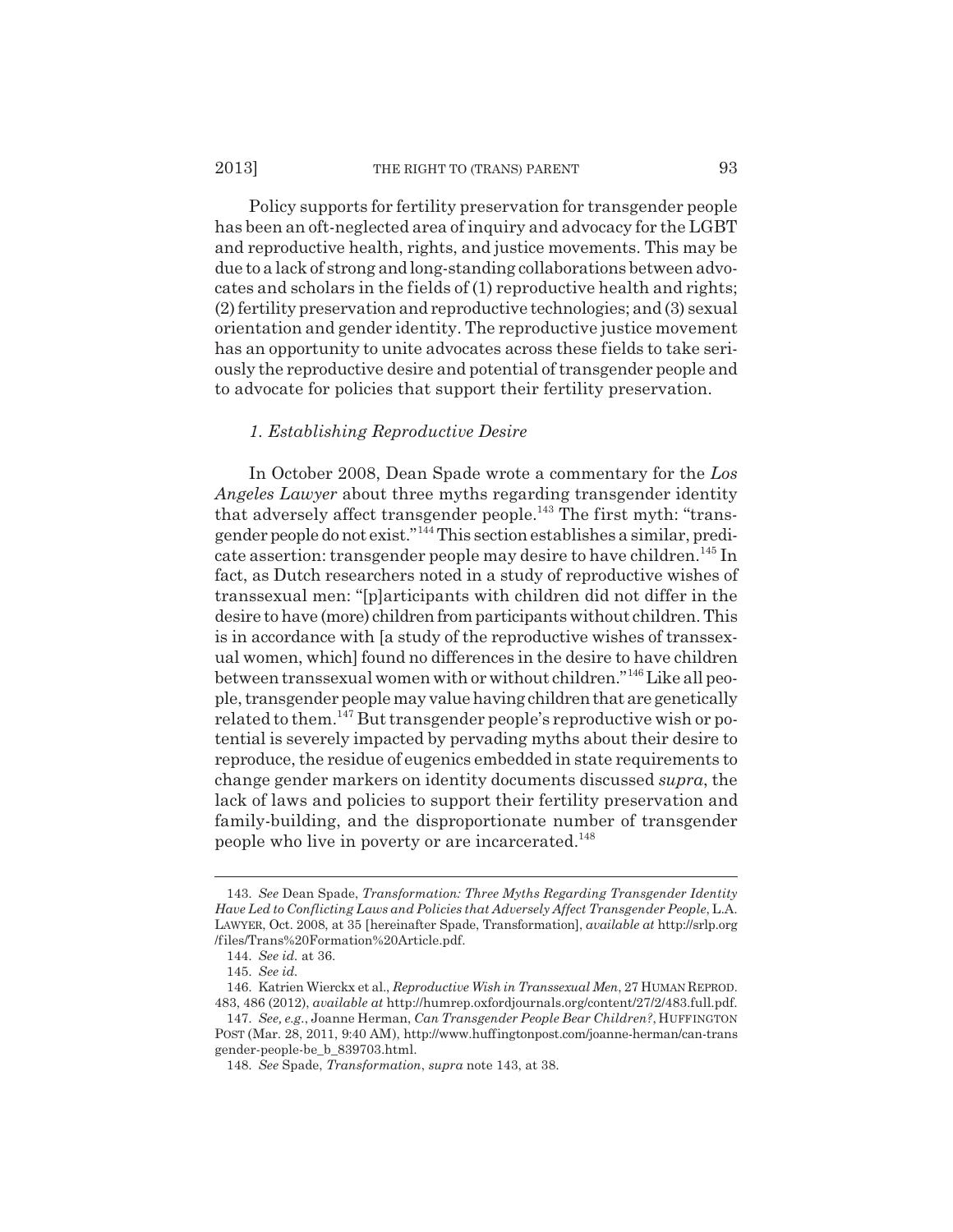According to the WPATH Standards of Care, "very few research papers have been published on the reproductive health issues of individuals receiving different medical treatments for gender dysphoria."149 The lack of research may reflect (1) a common, but changing belief among gatekeeping healthcare professionals that a transgender person's expressed reproductive desire meant that he or she had insufficiently embraced his or her "new" gender identity;<sup>150</sup> $(2)$  transgender people needing to triage their survival by income, housing, and health care, with fertility preservation and child-bearing being a lesser priority;<sup>151</sup> $(3)$  a realization that with people transitioning at younger ages, reproductive counseling and fertility preservation should be more of a forefront issue.<sup>152</sup>

Given this the lack of research, WPATH states, "it is desirable for patients to make decisions concerning fertility before starting hormone therapy or undergoing surgery to remove/alter their reproductive organs."153 It is unstated, but clear that removing or altering reproductive organs would impact fertility, and WPATH also stresses that "feminizing/masculinizing hormone therapy limits fertility."154 Researchers have noted "the majority of transsexual men are of reproductive age at the moment of transition and have relationships following transition."<sup>155</sup>

In a Dutch study of transgender men who had undergone "sex reassignment surgery" (SRS), 54 percent expressed a desire to have children.156 Researchers acknowledge one shortcoming of the study is

<sup>149.</sup> *See* STANDARDS OF CARE, *supra* note 8, at 51.

<sup>150.</sup> *See* Marcus Jurema, *Fertility Preservation Options for the LGBT Community*, N.J. FERTILITY CTR. (June 29, 2012), http://www.ivfnj.com/fertility-preservation-options-for -the-lgbt-community-by-dr-marcus-jurema/ ("Old school thinking preached the notion that for a complete transsexual transition one should absolutely part with the old and embrace the new. For example, that storing frozen sperm prior to a male to female change would be a sign of doubt or might interfere with the psychological commitment to the process."); *see also* P. De Sutter et al., *The Desire to Have Children and the Preservation of Fertility in Transsexual Women: A Survey* 6, INT'L J. TRANSGENDERISM (2002), http://www.iiav.nl /ezines/web/ijt/97-03/numbers/symposion/ijtvo06no03\_02.htm ("This has been considered a 'price to pay', and was sometimes thought to be beneficial for the transitioning process. Breaking completely with the past as a male and losing the possibility to 'father' a child, often was, and still is, considered a psychological prerequisite for a successful transition into the female role.").

<sup>151.</sup> *See, e.g.*, NAT'L COAL. FOR LGBT HEALTH, AN OVERVIEW OF U.S. TRANS HEALTH PRIORITIES: A REPORT BY THE ELIMINATING DISPARITIES WORKING GROUP (Aug. 2004), *available at* http://transequality.org/PDFs/HealthPriorities.pdf (discussing the major goals of transgender health priorities, without listing reproduction or child bearing).

<sup>152.</sup> *See* Jurema, *supra* note 150.

<sup>153.</sup> STANDARDS OF CARE, *supra* note 8, at 50.

<sup>154.</sup> *Id.*

<sup>155.</sup> Wierckx et al., *supra* note 146, at 484 (citations omitted).

<sup>156.</sup> *See id.* at 485.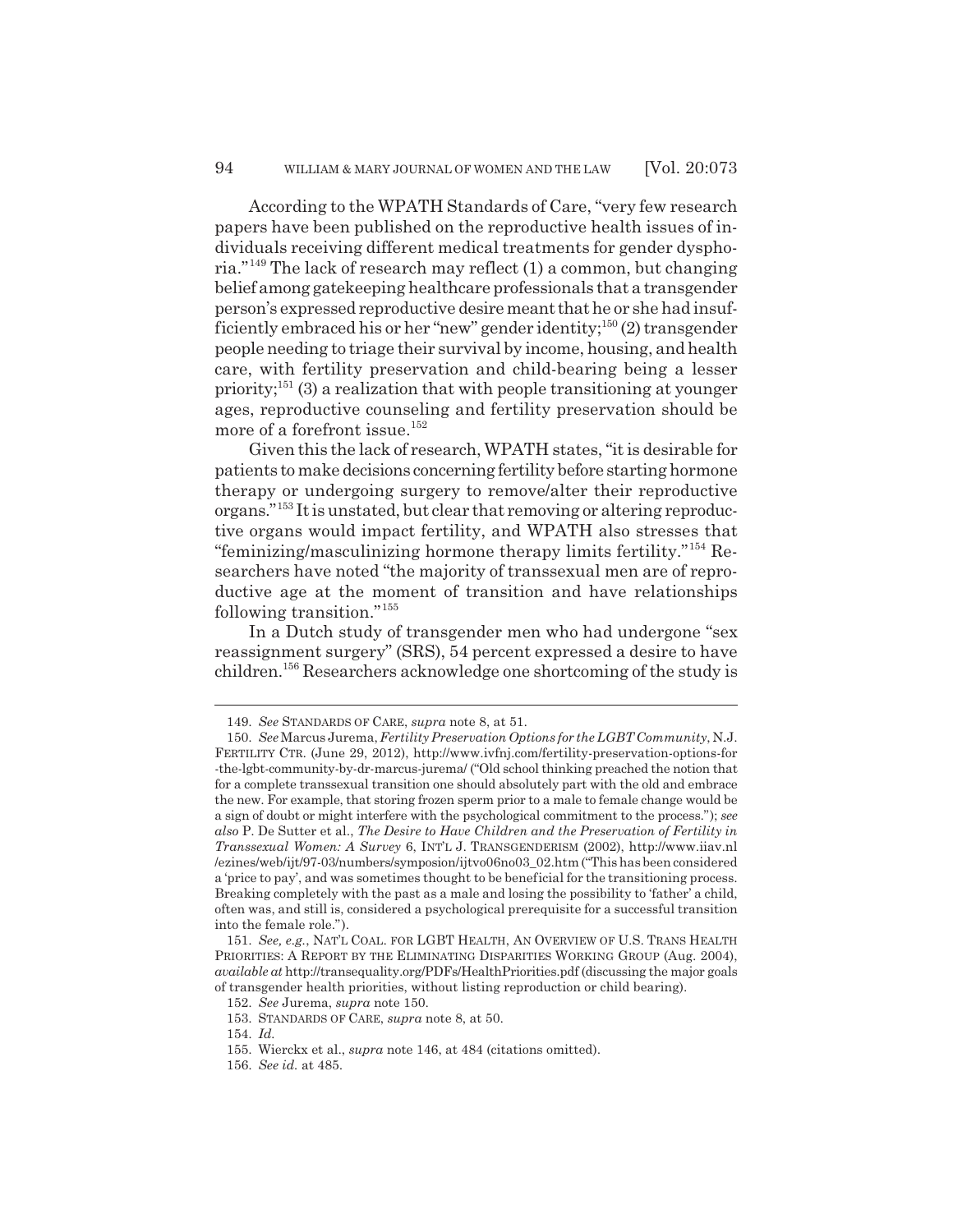that they made no inquiry if this desire was a specific desire for genetically related children or just parenthood.<sup>157</sup> Regardless, the overwhelming majority of study participants had not considered freezing their eggs at the time of hormone therapy (HRT).<sup>158</sup> The study found that a smaller number had considered it, but "never talked to a healthcare provider about this subject."<sup>159</sup> Notably, some of the study participants were already parents: eight transgender men had female partners who were inseminated with donor sperm and three transgender men gave birth before HRT and SRS.<sup>160</sup> The study found that "[t]wo of those three participants who gave birth themselves experienced this as (very) problematic, while one participant found this experience very pleasant."<sup>161</sup>

In a 2002 internet survey of 121 trans women in four European countries, "48 had biological children either from the present relationship, or, more often, a previous relationship, while 73 women had no biological children."162 A considerable number of these trans women with or without children—expressed a desire to have children in the future.<sup>163</sup> Notably, approximately half of these respondents "would prefer to have their own biological child" with "a future (female) partner from their own sperm" (the other half "would not care").<sup>164</sup> An overwhelming majority expressed that sperm freezing should be available to trans women before they transition (i.e., begin certain hormone treatments or gender-confirming surgeries).<sup>165</sup>

## *2. Fertility Preservation for Transgender People Within the Ambit of Reproductive Justice*

For transgender people, the possibilities of fertility preservation are controlled by the direction of the transition, the gender of current or future partners, and cost.<sup>166</sup> The clinical guidelines for discussing fertility preservation with cancer patients are a reference point for possible policy supports for trans people.167 However, resistance to this

<sup>157.</sup> *See id.* at 486.

<sup>158.</sup> *See id.*

<sup>159.</sup> *Id.*

<sup>160.</sup> *See id.* at 485–86 ("[T]he age of SRS is significantly lower in transsexual men (mean age 28) compared with transsexual women (mean age 35.5). This could explain why few transsexual men had children before SRS.").

<sup>161.</sup> *Id.* at 485.

<sup>162.</sup> *See* De Sutter et al., *supra* note 150.

<sup>163.</sup> *See id.*

<sup>164.</sup> *See id.*

<sup>165.</sup> *See id.*

<sup>166.</sup> *See* Jurema, *supra* note 150.

<sup>167.</sup> *See* Alison Loren et al., *Fertility Preservation for Patients with Cancer: American Society of Clinical Oncology Clinical Practice Guideline Update*, 31 J. CLINICAL ONCOLOGY 2500, 2501 (2013), *available at* http://jco.ascopubs.org/content/31/19/2500.full.pdf+html.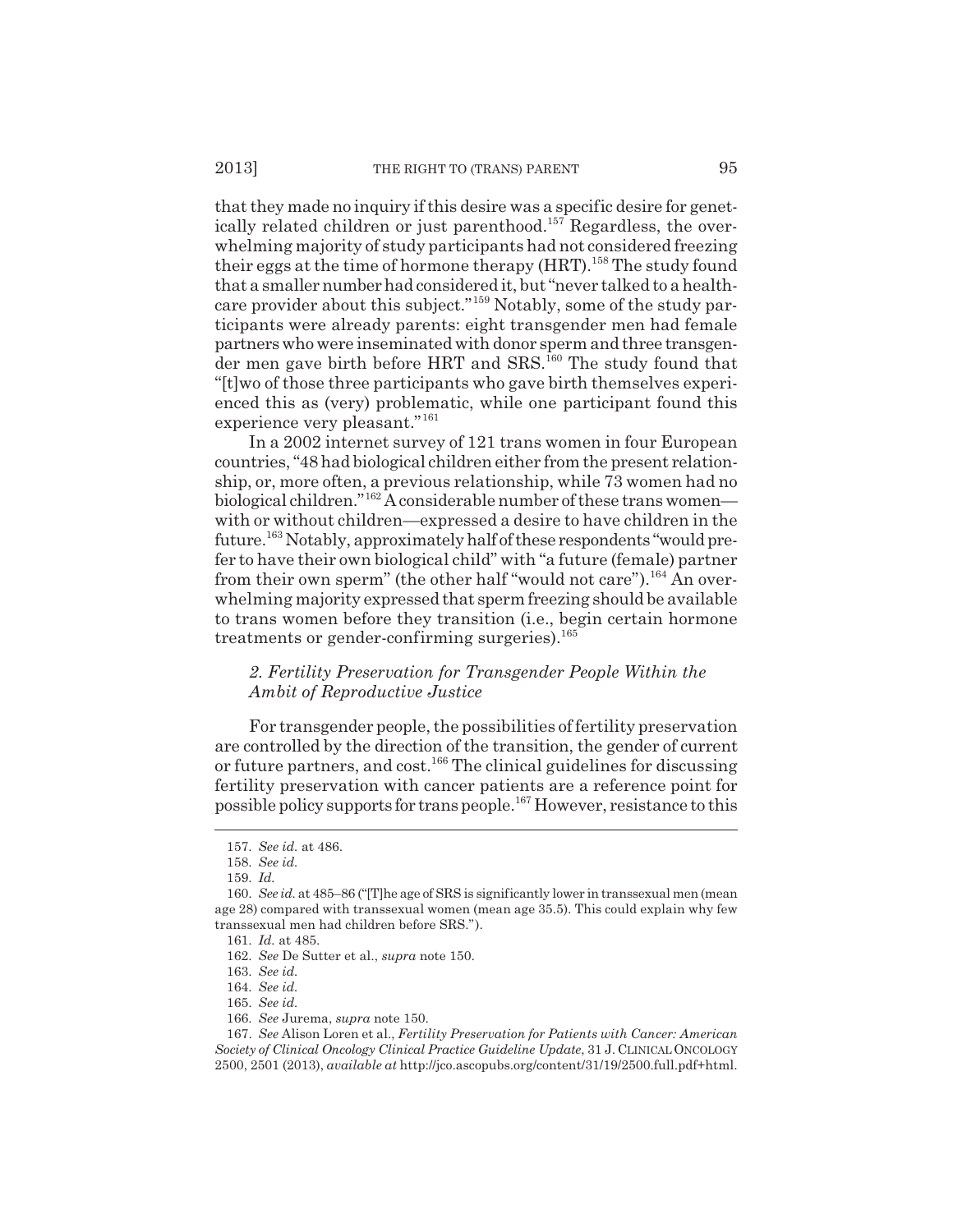comparison may reveal some underlying biases about gender identity in the reproductive health, rights, and justice movements.

Approaches toward fertility preservation for transgender individuals should be informed by current clinical guidelines and new public policy measures for fertility preservation for cancer patients. Currently, fertility preservation undertaken as a result of a cancer diagnosis is typically not covered by health insurance companies.<sup>168</sup> However, in June 2013, the American Medical Association (AMA) adopted a measure to support legislation that would require health insurers to cover fertility preservation when cancer treatments could result in infertility.169 The AMA called such fertility preservation measures, "an *essential* part of the management of their cancer."<sup>170</sup>

There are minor differences but significant parallels between the fertility considerations facing adolescents and young adults facing cancer treatments and transgender individuals seeking HRT or certain gender-confirming surgeries. $^{171}$  In fact, the WPATH Guidelines state, "[l]essons learned from [cancer patients] can be applied to people treated for gender dysphoria."172 Clinical guidelines for oncologists treating adolescents or young adults with cancer stress that fertility preservation may be important to people with cancer, but they may hesitate to bring it up for three reasons.<sup>173</sup> First, they may be "overwhelmed by and focused exclusively on the cancer diagnosis."<sup>174</sup> Second, "they may be unaware that potential fertility loss may occur."<sup>175</sup> Third, they may be concerned that fertility preservation may delay treatments or increase the risk of death.<sup>176</sup> Transgender individuals expressed comparable anxieties in the reproductive wish study.177 For example, among the trans women surveyed, "[m]ore than 90 [percent] of the respondents stated that loss of fertility was *not* an important reason to delay their transition."178 This finding suggests an urgency among trans women to obtain appropriate medical treatment that may offset fertility concerns—just as many cancer patients are concerned about delaying treatment. In the study of trans men on the

<sup>168.</sup> *See, e.g.*, *Insurance Coverage*, FERTILE HOPE, http://www.fertilehope.org/financial -assistance/insurance-coverage.cfm (last visited Nov. 3, 2013).

<sup>169.</sup> *See AMA Adopts New Policies on First Day of Voting at Annual Meeting*, AM. MED. ASS'N (June 17, 2013), http://www.ama-assn.org/ama/pub/news/news/2013/2013-06-17-new -ama-policies-annual-meeting.page.

<sup>170.</sup> *See id.* (emphasis added).

<sup>171.</sup> *See* STANDARDS OF CARE, *supra* note 8, at 51.

<sup>172.</sup> *See id.*

<sup>173.</sup> *See* Loren et al., *supra* note 167, at 2504–05.

<sup>174.</sup> *Id.* at 2504.

<sup>175.</sup> *Id.*

<sup>176.</sup> *See id.* at 2504–05.

<sup>177.</sup> *See* De Sutter et al., *supra* note 150, at 4.

<sup>178.</sup> *Id.* at 4 (emphasis added).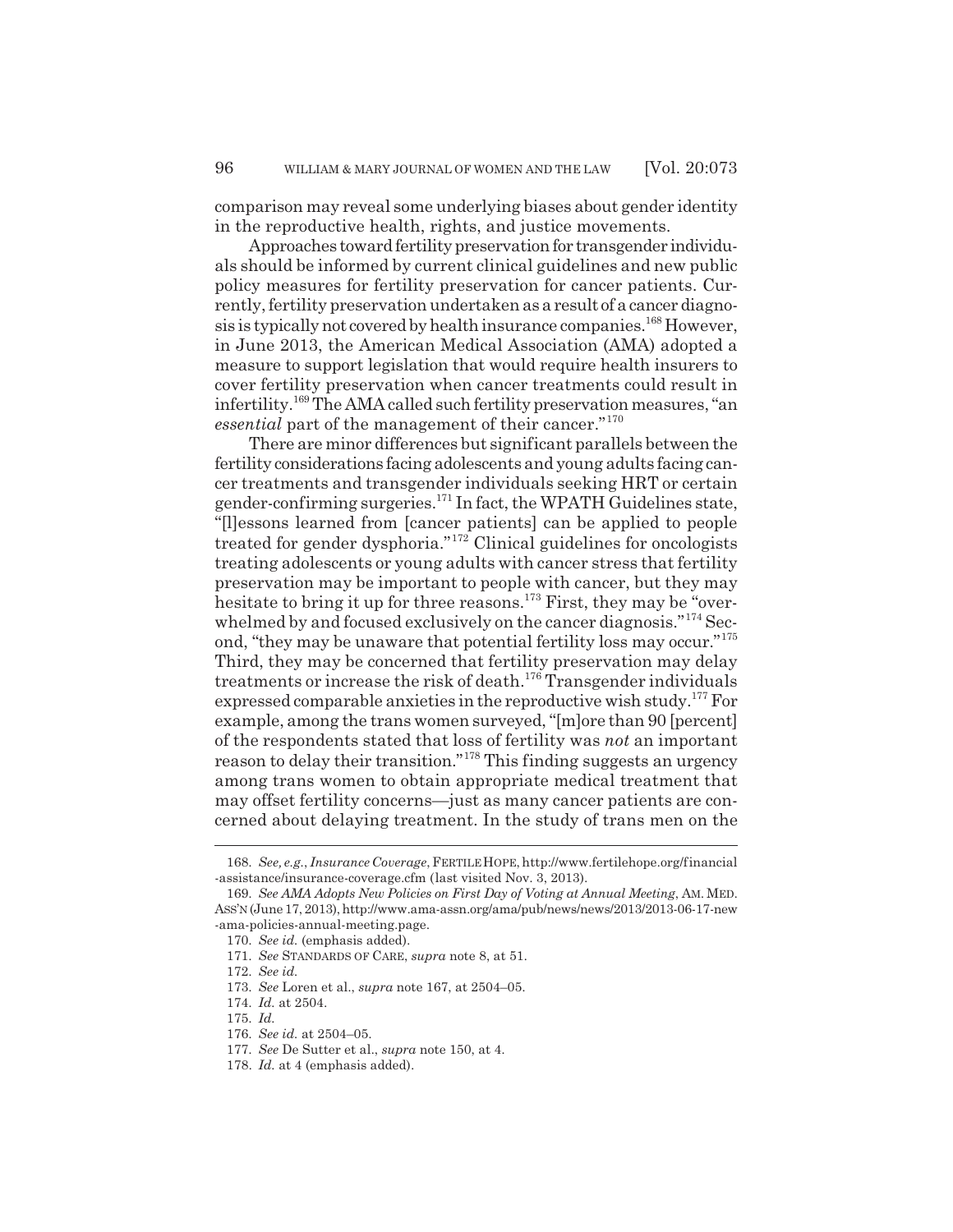same subject, researchers found that 77 percent had not considered freezing their eggs at the time of HRT and that nine respondents "had considered it, but had never talked to a health-care provider about this subject."<sup>179</sup> The researchers did not explore why these trans men had not considered it or raised it with their healthcare provider.<sup>180</sup> However, 54 percent of respondents still expressed a desire to have children,<sup>181</sup> which may indicate their lack of action on fertility preservation prior to HRT and certain gender-confirming surgeries did not align with their underlying reproductive desire.

Even the most common fertility preservation measures are quite costly, and this cost is a primary driver of fertility preservation decisions.182 For men and trans women, sperm cryopreservation ("freezing sperm") has an upfront cost of several hundred dollars, depending on the clinic's recommended number of sperm deposits.<sup>183</sup> Annual storage fees ranging from \$200–\$400 will apply until the time the deposits are retrieved to begin artificial insemination with a female partner or surrogate—another expensive process.<sup>184</sup> For women and trans men, possible fertility preservation options include embryo cryopreservation ("freezing embryos"), which would necessitate a male partner or donor,185 or cryopreservation of unfertilized oocytes ("freezing eggs"), which is no longer considered experimental by the American Society for Reproductive Medicine.<sup>186</sup> These processes are significantly more expensive than freezing sperm; they range from  $$6,500$  to  $$15,000$  upfront, not including annual storage fees.<sup>187</sup> In addition, the process requires two to four weeks of a hormonal stimulation before egg retrieval.<sup>188</sup>

184. *See, e.g.*, *Sperm Storage Fees*, SPERM BANK OF CAL., http://www.thespermbankofca .org/content/sperm-storage-fees (last visited Nov. 3, 2013).

185. *See, e.g.*, *Parenthood Options: Women*, FERTILE HOPE, http://www.fertilehope .org/learn-more/cancer-and-fertility-info/parenthood-options-women.cfm (last visited Nov. 3, 2013).

186. *Fertility Experts Issue New Report on Egg Freezing; ASRM Lifts Experimental Label from Technique*, AM. SOC'Y FOR REPROD. MED. (Oct. 22, 2012), http://www.asrm .org/Fertility\_Experts\_Issue\_New\_Report\_on\_Egg\_Freezing\_ASRM\_Lifts\_Experimental \_Label\_from\_Technique/.

187. *See* Elizabeth Cohen, *Freezing Your Eggs—the Costs and Other Realities*, CNN HEALTH (Oct. 6, 2011, 12:54 PM), http://www.cnn.com/2011/10/06/health/fertility-eggs -embryos-empowered-patient.

188. *See* Loren et al., *supra* note 167, at 2507–08. This is a special concern for trans men, because their process requires additional dosages of estrogen-like substances, complicating

<sup>179.</sup> Wierckx et al., *supra* note 146, at 485.

<sup>180.</sup> *See id.* at 486.

<sup>181.</sup> *See id.* at 485.

<sup>182.</sup> *See* De Sutter et al., *supra* note 150, at 9.

<sup>183.</sup> *See, e.g.*, *Parenthood Options: Men*, FERTILE HOPE, http://www.fertilehope.org/learn -more/cancer-and-fertility-info/parenthood-options-men.cfm (last visited Nov. 3, 2013); *Sperm Freezing: Preserving Sperm for Future Use*, REPROD. CARE CTR., http://www.fertility dr.com/sperm-freezing.html (last visited Nov. 3, 2013).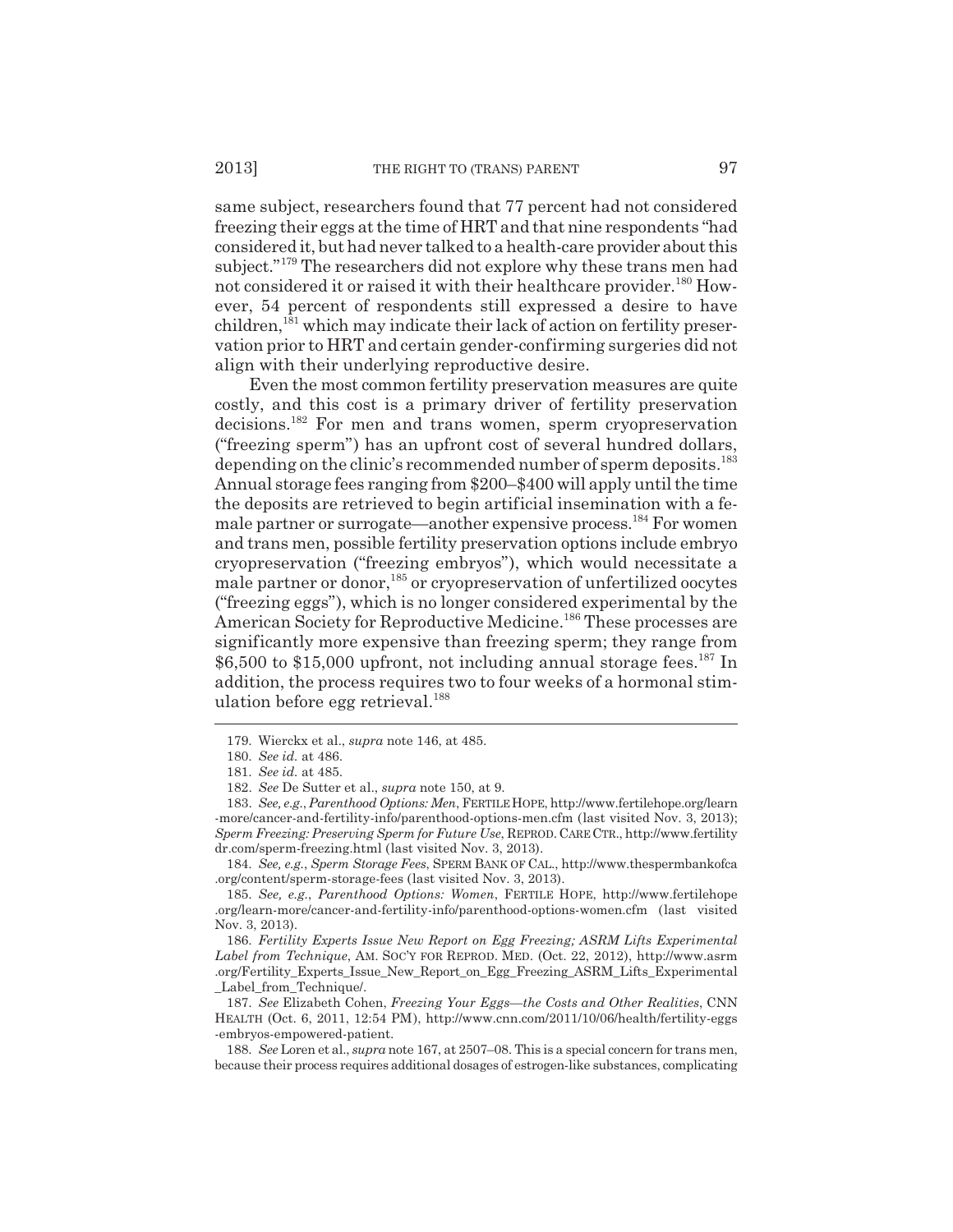The costs of fertility preservation measures as it intersects with race and class disparities in the United States is weakly addressed in the existing clinical guidelines for cancer patients and transgender individuals.189 The clinical guidelines for cancer patients has a short section on "health disparities," which notes that "[m]inority racial/ ethnic patients with cancer . . . can experience substantial obstacles to receiving care, are more likely to be un- insured, and . . . [may] live at a [prohibitive] distance from appropriate . . . reproductive specialty facilities."190 The guidelines also state: "all patients including parents or guardians of children and adolescents should be encouraged to consider fertility preservation, even though there may be financial or insurance barriers."191 The WPATH Guidelines statement is equally well-intentioned, but ultimately toothless: "Patients should be advised that these techniques are not available everywhere and can be very costly. Transsexual, transgender, and gender nonconforming people should not be refused reproductive options for any reason."<sup>192</sup>

The accessibility of fertility preservation for transgender individuals is about the right to have children, one of the central tenets of the reproductive justice movement.193 The WPATH Guidelines suggesting cancer patients as a comparative group for fertility preservation recommendations is a useful starting point to peel back the reproductive stigma that even staunch advocates for reproductive health, rights, and justice may attach to transgender individuals. I anticipate two categories of resistance to putting the reproductive potential of transgender individuals on par with that of cancer patients: (1) that a gender dysphoria diagnosis is not equivalent to a cancer diagnosis and therefore treatments for gender dysphoria are somewhat elective; and (2) that the relative, numerical smallness of transgender individuals compared to cancer patients does not raise this to a significant reproductive health injustice. Both of these objections cannot be squared with reproductive justice principles.

First, the objection that a gender dysphoria diagnosis is not equivalent to a cancer diagnosis is grounded in general belief that a mental

PROJECT, http://www.protectchoice.org/section.php?id=28 (last visited Nov. 3, 2013).

the desire to preserve more masculine features. *See Egg Freezing FAQ's*, USC FERTILITY, http://www.uscfertility.org/fertility\_options/egg\_freezing/egg\_freezing\_faqs.php (last visited Nov. 3, 2013).

<sup>189.</sup> *See* Loren et al., *supra* note 167, at 2507–08.

<sup>190.</sup> *Id.* at 2507.

<sup>191.</sup> *Id.* at 2508.

<sup>192.</sup> *See* STANDARDS OF CARE, *supra* note 8, at 51.

<sup>193.</sup> *See If You Really Care About Intimate Partner Violence, You Should Care About Reproductive Justice*, LAW STUDENTS FOR REPROD. JUSTICE & NAT'L WOMEN'S LAW CTR. 17 CONNECTIONS 2, 5 (2013), *available at* http://www.wcsap.org/sites/wcsap.huang.radical designs.org/files/uploads/resources\_and\_pubs/reproductive\_justice\_2013/Connections \_2013\_06.pdf; Loretta Ross, *What is Reproductive Justice?*, PRO-CHOICE PUB. EDUC.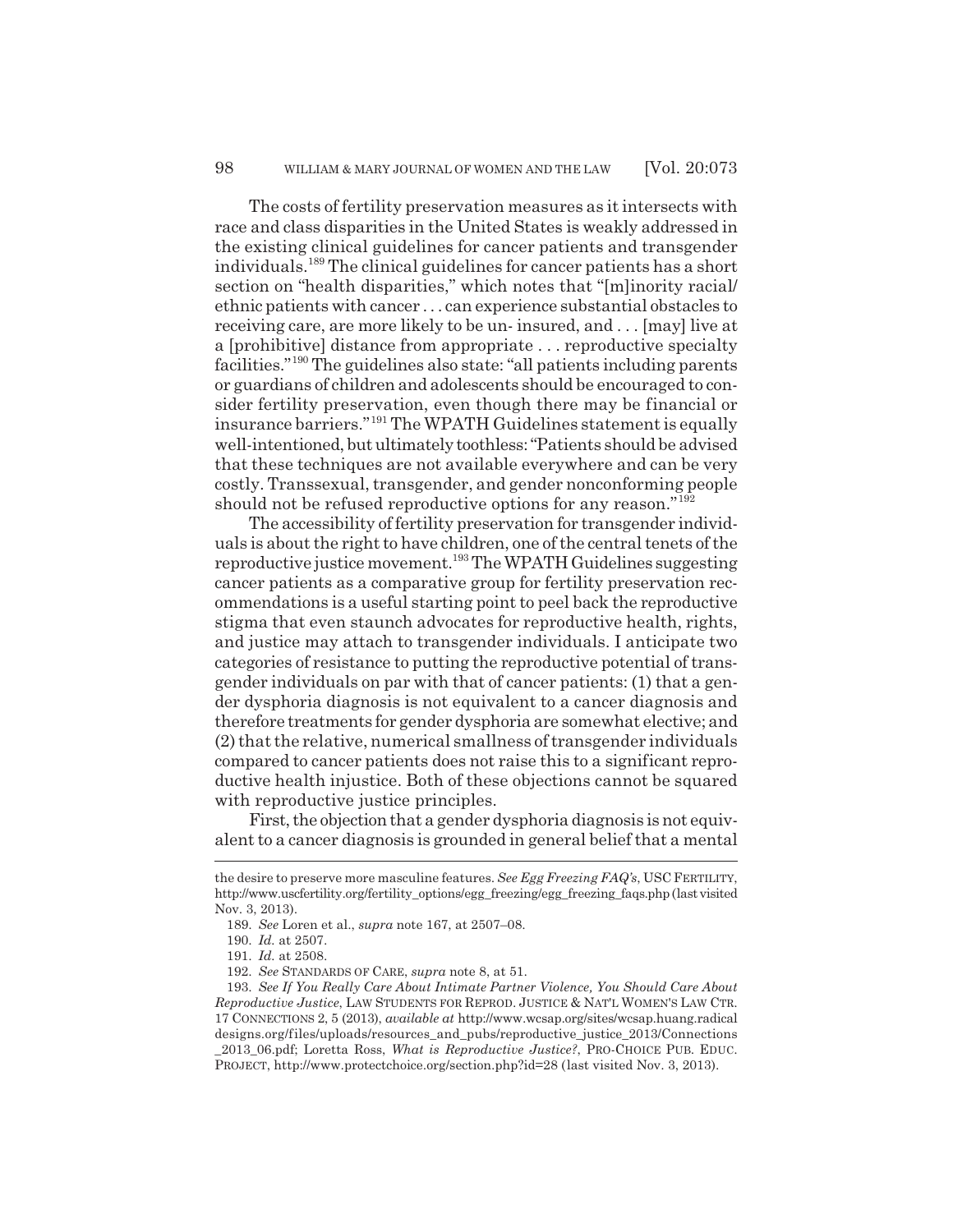health diagnosis is less legitimate than a physical health diagnosis,<sup>194</sup> and a more specific belief that gender dysphoria is not existent or simply decisional.195 One advocate and scholar has called this one of the "cultural myths about trans healthcare."196 He characterizes these beliefs as myths that:

trans people are people who wake up one morning, decide we want to change our sex, go to the nearest doctor's office, get "the operation," and become "the opposite sex" at that time. So there's this one "the surgery" that makes us our gender that every trans person either wants to get or has already had, but there's no real "need" for it, it's more of a luxury or a whim. $197$ 

These cultural beliefs are pervasive, despite the overwhelming evidence accepted by a number of major medical associations that gender dysphoria is a real condition with safe and effective treatments.<sup>198</sup> (In fact, advocates are confident enough of the evidence supporting gender dysphoria as a real and treatable condition that they recently filed an administrative challenge to the Medicare spending ban on sex reassignment surgery).<sup>199</sup> Moreover, reproductive health, rights, and justice advocates continue to defend claims in their own field about the "realness" of mental health diagnoses. For example, anti-choice advocates and legislators have sought to disallow mental health diagnoses as qualifying life and health exceptions in legislation restricting abortion access.200 Reproductive health, rights, and justice advocates

<sup>194.</sup> *See, e.g.*, R.E. Kendell, *The Distinction Between Mental and Physical Illness*, 178 BRIT. J. PSYCHIATRY 490, 492 (2001), *available at* http://bjp.rcpsych.org/content/178/6 /490.full.pdf+html.

<sup>195.</sup> *See, e.g.*, Dale O' Leary, *The "Transsexual" Delusion*, WHAT DOES THE RESEARCH REALLY SAY? (Jan. 9, 2011), http://daleoleary.wordpress.com/2011/01/09/the-%E2%80%9C transsexual%E2%80%9D-delusion/.

<sup>196.</sup> *See* Gabriel Arkles, *Prisons as a Tool for Reproductive Oppression: Cross-Movement Strategies for Gender Justice*, SYLVIA RIVERA LAW PROJECT (Sept. 27, 2008), *available at* http://srlp.org/prisons-as-a-tool-for-reproductive-oppression-cross-movement-strategies-for -gender-justice/.

<sup>197.</sup> *Id.*

<sup>198.</sup> *See* Norman P. Spack et al., *Children and Adolescents With Gender Identity Disorder Referred to a Pediatric Medical Center*, 129 PEDIATRICS 418, 419 (2012), *available at* http://pediatrics.aappublications.org/content/early/2012/02/15/peds.2011-0907; AM.MED. ASS'N, *Resolution 122 (A-08)*, *available at* http://www.tgender.net/taw/ama\_resolutions.pdf; STANDARDS OF CARE, *supra* note 8, at 5, 8. *But see* Spade, *Resisting Medicine*, *supra* note 17.

<sup>199.</sup> NAT'L CTR. FOR LESBIAN RIGHTS*, LGBT Groups Challenge Medicare's Refusal to Provide Healthcare to Transgender Patients* (Mar. 29, 2013), http://www.nclrights.dream hosters.com/press-room/press-release/lgbt-groups-challenge-medicares-refusal-to-provide -healthcare-to-transgender-patients/.

<sup>200.</sup> *See, e.g.*, Cynthia Dailard, *Abortion Restrictions and the Drive for Mental Health Parity: A Conflict in Values?*, 2 GUTTMACHER REPORT ON PUB.POL'Y 4–6 (1999), *available at* http://www.guttmacher.org/pubs/tgr/02/3/gr020304.pdf.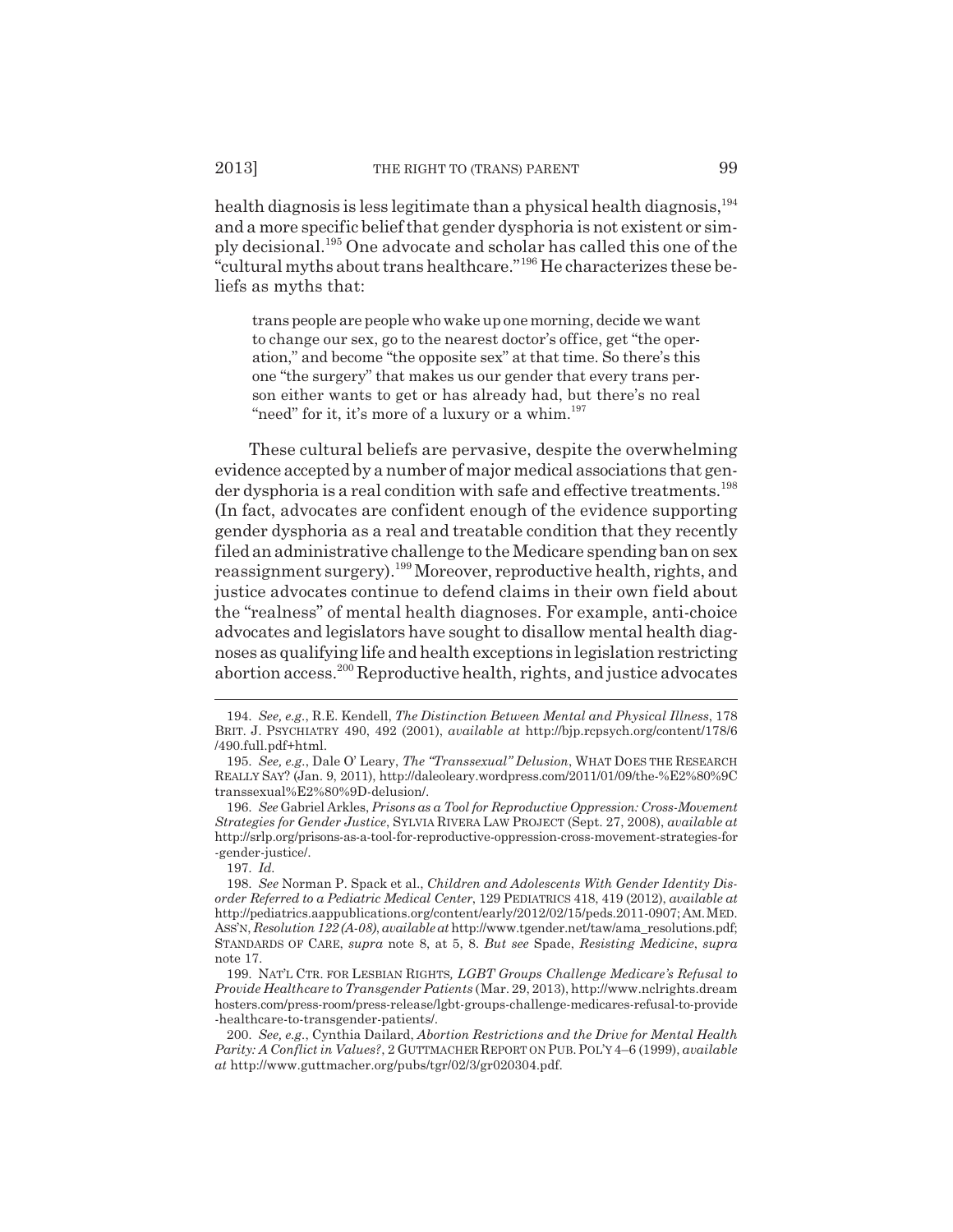have stressed that they be considered just as serious as a physical health threat.<sup>201</sup> It would appear a hypocritical posture for these advocates to stress mental health diagnoses as "real" for the purposes of health exceptions to abortion restrictions, but deny or diminish their import in advocating for parity in fertility preservation for transgender individuals.

Secondly, there is a possible objection that the relative, numerical smallness of gender dysphoria diagnoses and the corresponding number of transgender individuals who seek HRT or certain genderconfirming surgeries do not make this a compelling issue for the reproductive health, rights, and justice movement. Certainly, on a yearly basis, there are more people seeking contraception,  $202$  choosing abortion,<sup>203</sup> giving birth,<sup>204</sup> and fighting for their parental rights in the child welfare system than the number of transgender individuals seeking treatments that would diminish or cause their infertility. However, such a calculus would be inconsistent with zealous advocacy for other comparatively small populations to obtain abortion care; $^{205}$  these populations include minors who need a judicial bypass; people who need abortion care at twenty weeks and beyond; and people in the military and Peace Corps forced to navigate a maze of financial and geographic restrictions due to the federal government's spending bans on abortion care. Moreover, if reproductive health, rights, and justice advocates ranked their priorities based on the number of individuals affected by particular policies, transgender people would face reproductive health disparities and injustices without aid for the indefinite future. Finally, this type of advocacy triage bumps up against a more radical theory of social change that posits when advocates put the needs of the most marginalized people at the center of their theorizing and strategizing, it is more likely that everyone's needs will ultimately be met.

There may be an intra-movement argument against centering fertility preservation as a locus of policy advocacy. There are some

<sup>201.</sup> *See* Robin Marty, *Kansas House Votes to Eliminate Mental Health from Abortion Ban Exemption*, RH REALITY CHECK (Mar. 24, 2010, 9:44 AM), http://rhrealitycheck.org /article/2010/03/24/kansas-house-votes-eliminate-mental-health-abortion-exemptions/.

<sup>202.</sup> *See, e.g.*, Liz Neporent, *7 Facts About Condoms*, ABC NEWS (Feb. 14, 2011), http:// abcnews.go.com/Health/condom-facts-things/story?id=12869404 (noting that 5 billion condoms are sold worldwide each year).

<sup>203.</sup> *See Facts on Induced Abortion in the United States*, GUTTMACHER INST. (Oct. 2013), http://www.guttmacher.org/pubs/fb\_induced\_abortion.html.

<sup>204.</sup> *See Births and Natality*, CTRS. FOR DISEASE CONTROL & PREVENTION, http://www .cdc.gov/nchs/fastats/births.htm (last visited Nov. 3, 2013).

<sup>205.</sup> Thank you to Lindsey O'Pries of the National Network of Abortion Funds for verbalizing this point at the December 2012 Breakthrough Conversation on Gender in Oakland, CA.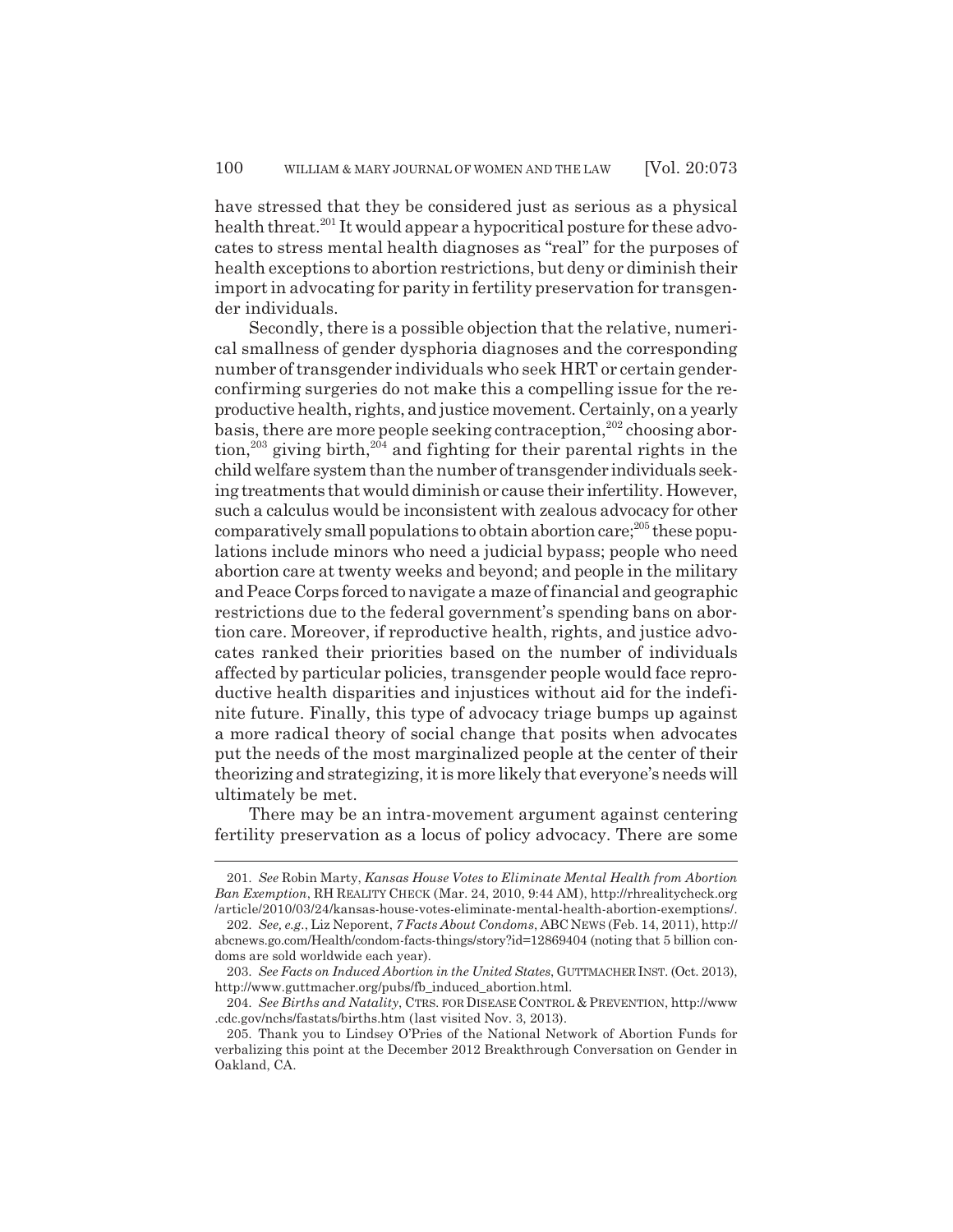scholars and advocates who might argue that fertility preservation is not among the most urgent and constraining reproductive health issues facing transgender people. Gabriel Arkles, a legal scholar formerly associated with the Sylvia Rivera Law Project, has provided another possible point of alliance between the reproductive justice movement and the trans movement by locating prisons as a primary site of reproductive oppression for trans people.<sup>206</sup> He described how prisons diminish transgender peoples' reproductive potential by incarcerating large numbers of them in the years they could bear children, setting the threshold for housing placement consistent with their gender identity contingent on "sex reassignment surgery," refusing to provide any treatment which has led some trans women to attempt self-surgery, $207$  interfering with trans people raising children by the very nature of their incarceration, and how prison conditions and the collateral consequences of conviction and imprisonment diminish their life chances.<sup>208</sup> Moreover, other scholars and activists have raised broader questions about racial disparities inherent in access to fertility preservation and attendant reproductive technologies. For example, in her seminal work on the reproductive oppression that black women in the United States have resisted over centuries, Dorothy Roberts describes how reproductive technologies have overwhelmingly benefited white women, given their considerable, comparative wealth (a powerful juxtaposition to the disproportionate number of black and Latino children in foster homes and available for adoption).<sup>209</sup> Given these disparities, Roberts challenges the happy promises of reproductive technologies: "Racism is embedded in unjust political, economic, and social structures. Without an ongoing and vigilant effort to dismantle these structures, perfecting genetic technology will only tighten

<sup>206.</sup> *See* Arkles, *supra* note 196 ("A few years ago, a colleague of mine was working with two people in the same men's prison in New York. One of them was a transgender woman and one of them was a man with an intersex condition. The man with the intersex condition was given permission to shower privately, but the transgender woman was only allowed to shower in groups, where she felt extremely unsafe. When my colleague called the facility to advocate for the transgender woman, he asked what the justification was for the difference in their treatment. The prison official responded that their policy was to prevent pregnancy. In other words, he was aware that both of these people were highly likely to be raped if forced to shower in a group with non-trans non-intersex men, but he was fine with rape so long as no pregnancies could result.").

<sup>207.</sup> *See, e.g.*, Denise Lavoie, *Michelle Kosilek, Transgender Murder Convict, Granted Gender Reassignment Surgery*, HUFFINGTON POST (Sept. 4, 2012, 6:23 PM), http://www .huffingtonpost.com/2012/09/04/michelle-kosilek-transgender-murder-convict-surgery -approved n 1855192.html.

<sup>208.</sup> *See* Arkles, *supra* note 196, at 3–5; Winter, *supra* note 124 ("I think that to me 'life chances' is a phrase that captures the many, many vectors of harm and well-being that are being distributed in ways that I'm concerned about.").

<sup>209.</sup> *See* ROBERTS, *supra* note 53, at 250–51, 253.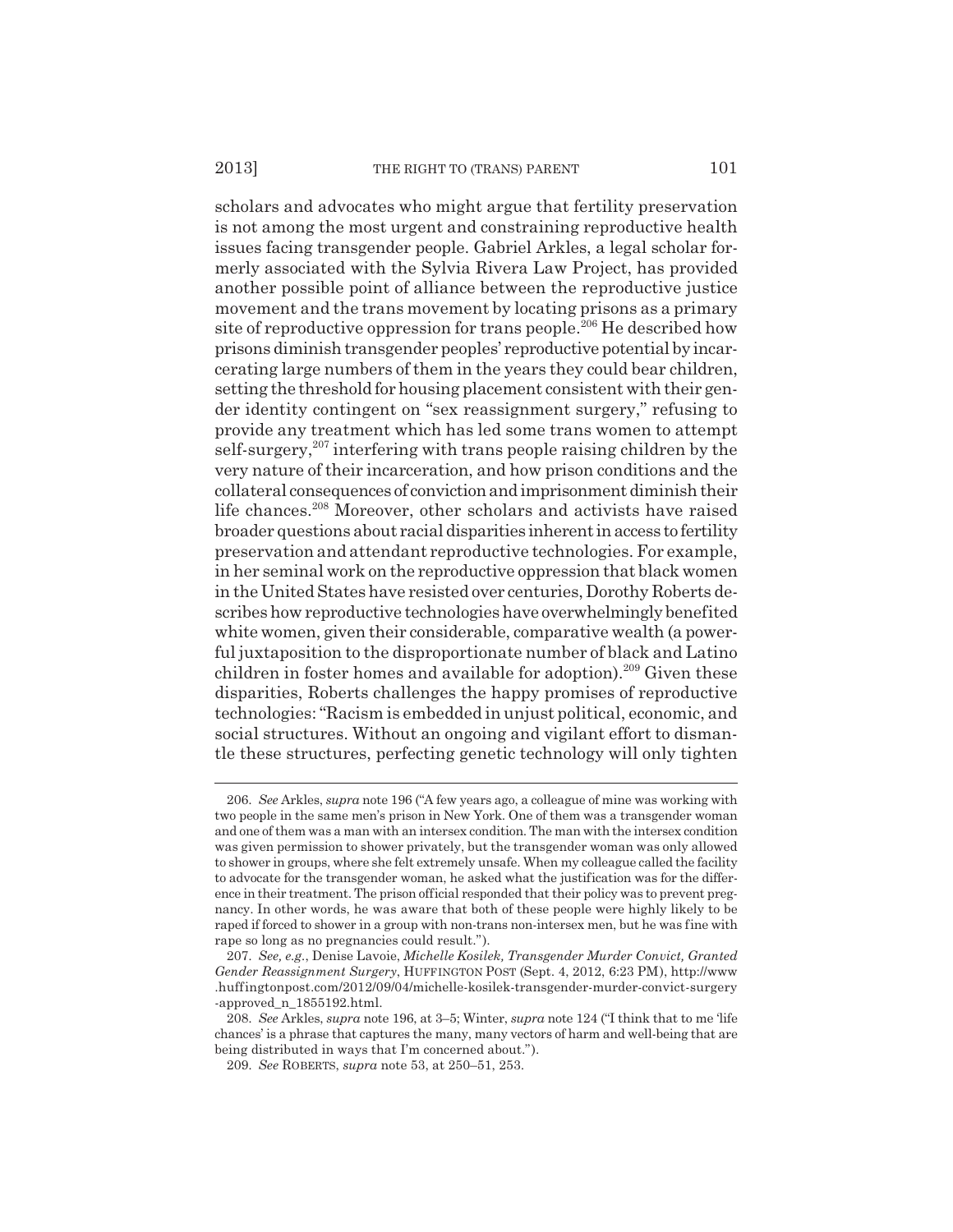racism's hold." 210 Indeed, choosing fertility preservation as a locus for policy advocacy risks preserving the existing race and class disparities that Roberts described, given the number of transgender people, particularly those of color, who have no health insurance. In this time of rapidly shifting healthcare policy and reproductive health policy, every starting point may be inadequate in some respects.

However, the moment is now for the LGBT movement and the reproductive justice movement to share leadership on advocating for policy supports for fertility preservation for transgender people. While significant injustices and disparities remain, American society is increasingly more hospitable to transgender people, providing an environment in which more people can "come out" about their gender identity and transition—and many are doing so at younger ages, when they have many child-bearing years fully before them. Young people should not have to make decisions about treatment for gender dysphoria in the absence of affordable and accessible fertility preservation options. Just like people who decide to have an abortion because they cannot afford to have a child (despite existing desire for that child), young transgender people should not have to forego the prospect of future children in order to obtain certain hormone therapies and gender-confirming surgeries to alleviate their gender dysphoria.

## **CONCLUSION**

With the advent of new visibility, organizing, and advocacy around social, economic, and health disparities facing transgender people, the reproductive justice movement has a unique opportunity to turn its lens on—and moreover, build alliances for change on—the oft-neglected reproductive health issues facing transgender people. These issues include the passive eugenics inherent in state statutes that require certain fertility-diminishing procedures in order to change the gender marker on their identity documents, and the lack of policy supports for transgender people to preserve their fertility before certain hormone therapies and gender-confirming surgeries. Any resistance from the reproductive justice movement to adopting these issues into their policy agenda based on a comparatively small number of people affected, or that these state statutes are of lesser priority because they lack the malice of compulsory sterilization requirements, is misguided. By acknowledging and centralizing the reproductive

<sup>210.</sup> *See* Dorothy Roberts, *Racial Disparity In Reproductive Technologies*, CHI. TRIB. (Jan. 29, 1998), *available at* http://articles.chicagotribune.com/1998-01-29/news/9801290086 \_1\_fertility-clinic-white-women-black-children.